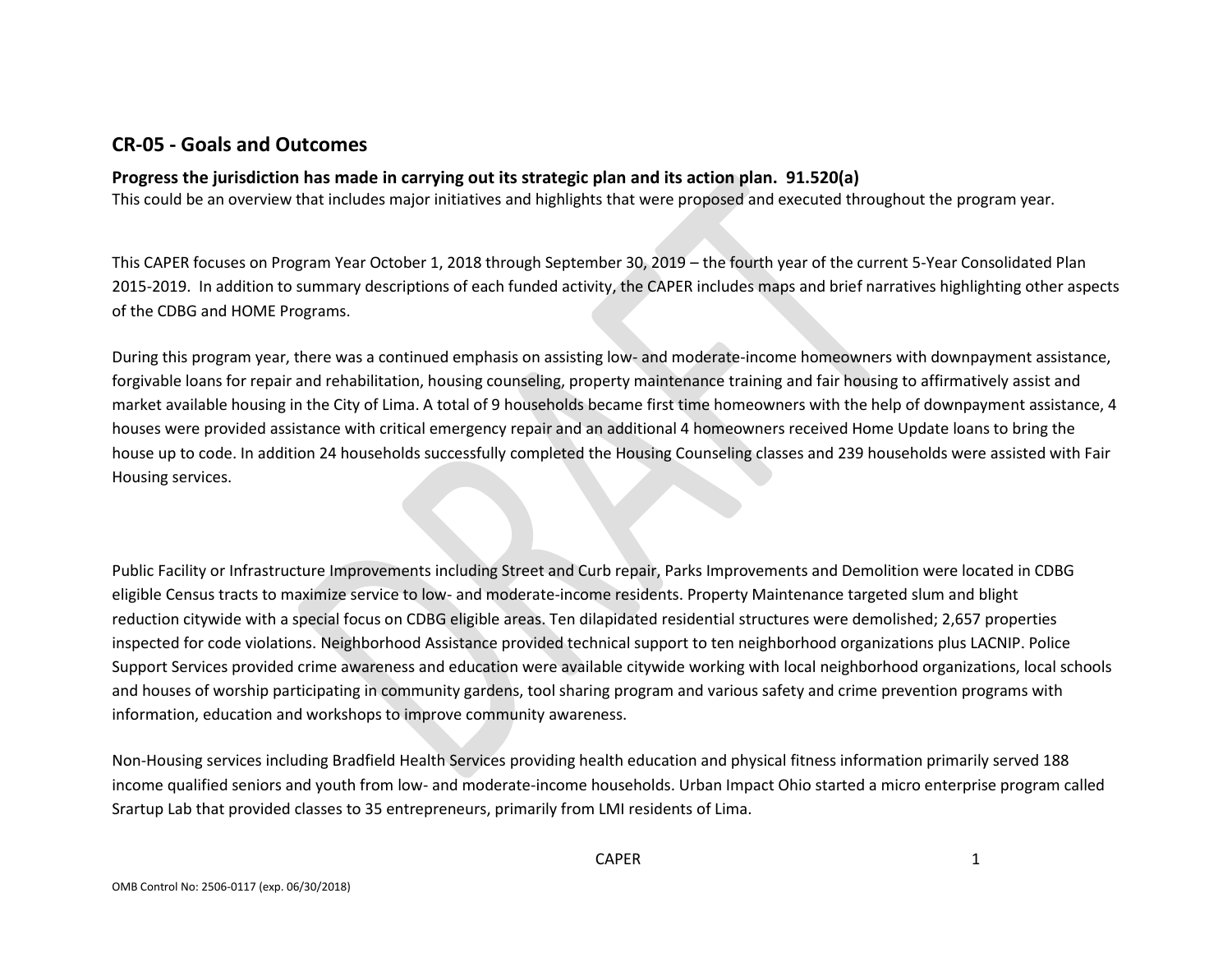Career Pathways program provided training and employment opportunity with local employers to 10 unemployed and underemployed Lima Residents from LMI households.

Administrative services for both CDBG and HOME programs provided the organizational support to carry out processing applications to ensure compliance with HUD grant requirements, contracts update, environmental reporting, follow up and update on prior loans, inspections, public notification and presentations and periodic reporting as mandated by HUD.

### **Comparison of the proposed versus actual outcomes for each outcome measure submitted with the consolidated plan and explain, if applicable, why progress was not made toward meeting goals and objectives. 91.520(g)**

Categories, priority levels, funding sources and amounts, outcomes/objectives, goal outcome indicators, units of measure, targets, actual outcomes/outputs, and percentage completed for each of the grantee's program year goals.

| Goal           | Category       | <b>Source</b> | Indicator                        | Unit of        | <b>Expected</b>                 | Actual-          | Percent  | Expected        | Actual- | Percent  |
|----------------|----------------|---------------|----------------------------------|----------------|---------------------------------|------------------|----------|-----------------|---------|----------|
|                |                |               |                                  | <b>Measure</b> |                                 | <b>Strategic</b> | Complete |                 | Program | Complete |
|                |                | Amount        |                                  |                | <b>Strategic</b><br><b>Plan</b> | Plan             |          | Program<br>Year | Year    |          |
| Improve,       |                | CDBG:         | <b>Public Facility or</b>        |                |                                 |                  |          |                 |         |          |
| Maintain, and  | Affordable     | $\frac{1}{2}$ | <b>Infrastructure Activities</b> |                |                                 |                  |          |                 |         |          |
| Expand         |                | HOME:         | other than                       | Persons        | 0                               | $\boldsymbol{0}$ |          |                 |         |          |
| Affordable     | Housing        |               | Low/Moderate Income              | Assisted       |                                 |                  |          |                 |         |          |
| Housing        |                |               | <b>Housing Benefit</b>           |                |                                 |                  |          |                 |         |          |
| Improve,       |                | CDBG:         |                                  |                |                                 |                  |          |                 |         |          |
| Maintain, and  | Affordable     | \$7           | Public service activities        | Households     |                                 |                  |          |                 |         |          |
| Expand         | <b>Housing</b> | HOME:         | for Low/Moderate                 | Assisted       | 300                             | 80               | 26.67%   | 48              | 24      | 50.00%   |
| Affordable     |                |               | <b>Income Housing Benefit</b>    |                |                                 |                  |          |                 |         |          |
| <b>Housing</b> |                |               |                                  |                |                                 |                  |          |                 |         |          |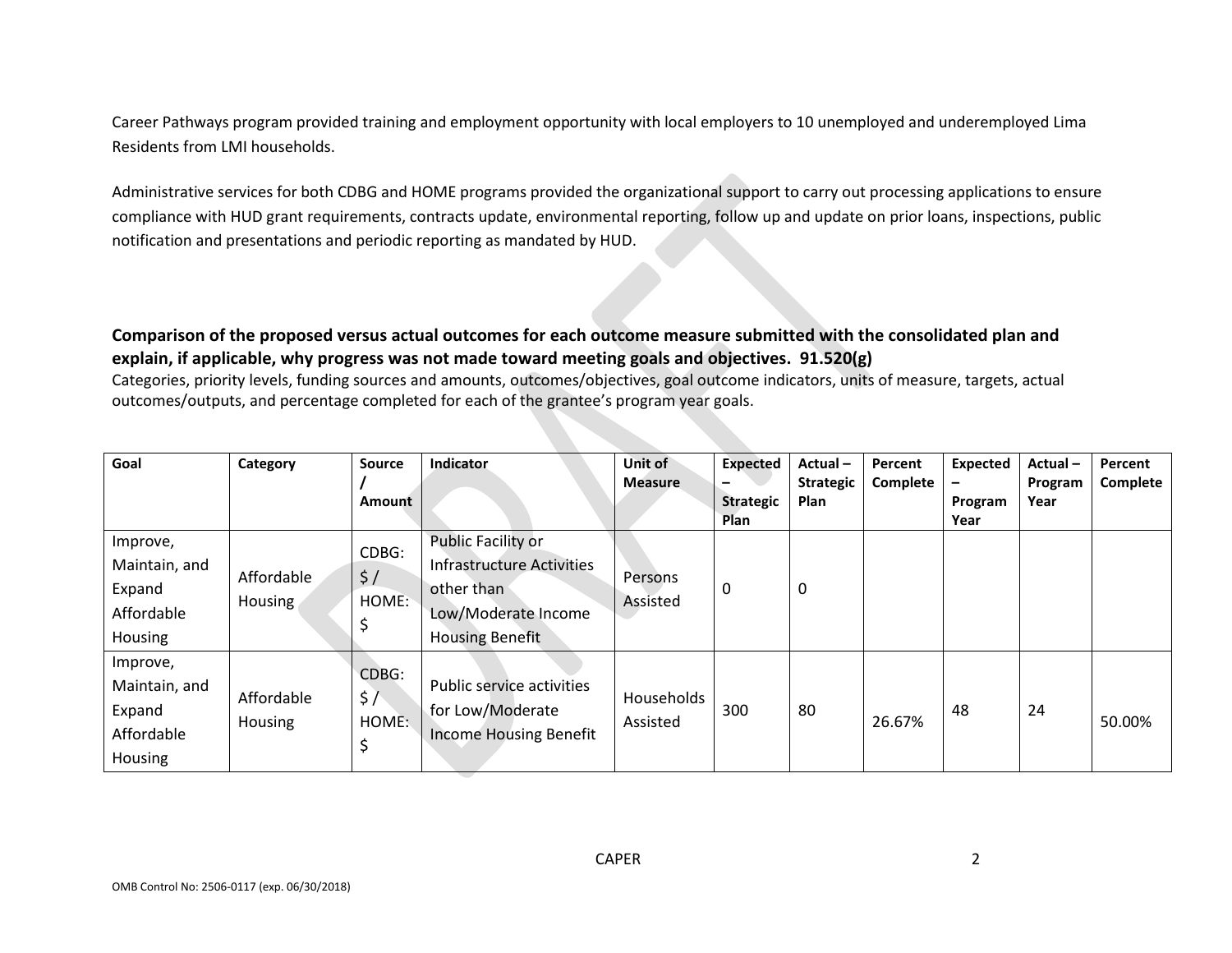| Improve,<br>Maintain, and<br>Expand<br>Affordable<br>Housing | Affordable<br>Housing                   | CDBG:<br>$\frac{1}{2}$<br>HOME:<br>\$  | Rental units constructed                                                                 | Household<br>Housing<br>Unit | $\mathbf 0$  | $\mathbf 0$ |        | $\mathbf 0$ | $\mathbf 0$      |         |
|--------------------------------------------------------------|-----------------------------------------|----------------------------------------|------------------------------------------------------------------------------------------|------------------------------|--------------|-------------|--------|-------------|------------------|---------|
| Improve,<br>Maintain, and<br>Expand<br>Affordable<br>Housing | Affordable<br>Housing                   | CDBG:<br>$\frac{1}{2}$<br>HOME:<br>\$  | Rental units rehabilitated                                                               | Household<br>Housing<br>Unit | $\mathbf{0}$ | $\mathbf 0$ |        |             |                  |         |
| Improve,<br>Maintain, and<br>Expand<br>Affordable<br>Housing | Affordable<br>Housing                   | CDBG:<br>$\frac{1}{2}$<br>HOME:<br>\$  | <b>Homeowner Housing</b><br>Added                                                        | Household<br>Housing<br>Unit | $\mathbf 0$  | $\mathbf 0$ |        | $\mathbf 0$ | $\boldsymbol{0}$ |         |
| Improve,<br>Maintain, and<br>Expand<br>Affordable<br>Housing | Affordable<br>Housing                   | CDBG:<br>$\frac{1}{2}$<br>HOME:<br>\$  | <b>Homeowner Housing</b><br>Rehabilitated                                                | Household<br>Housing<br>Unit | 50           | 38          | 76.00% | 12          | 8                | 66.67%  |
| Improve,<br>Maintain, and<br>Expand<br>Affordable<br>Housing | Affordable<br>Housing                   | CDBG:<br>$\frac{1}{2}$<br>HOME:<br>\$  | <b>Direct Financial</b><br>Assistance to<br>Homebuyers                                   | Households<br>Assisted       | 80           | 43          | 53.75% | 16          | 9                | 56.25%  |
| Increase<br>Economic<br>Opportunities                        | Non-Housing<br>Community<br>Development | CDBG:<br>$\frac{1}{2}$<br>HOME:<br>\$0 | Public service activities<br>other than<br>Low/Moderate Income<br><b>Housing Benefit</b> | Persons<br>Assisted          | 40           | 35          | 87.50% | 20          | 35               | 175.00% |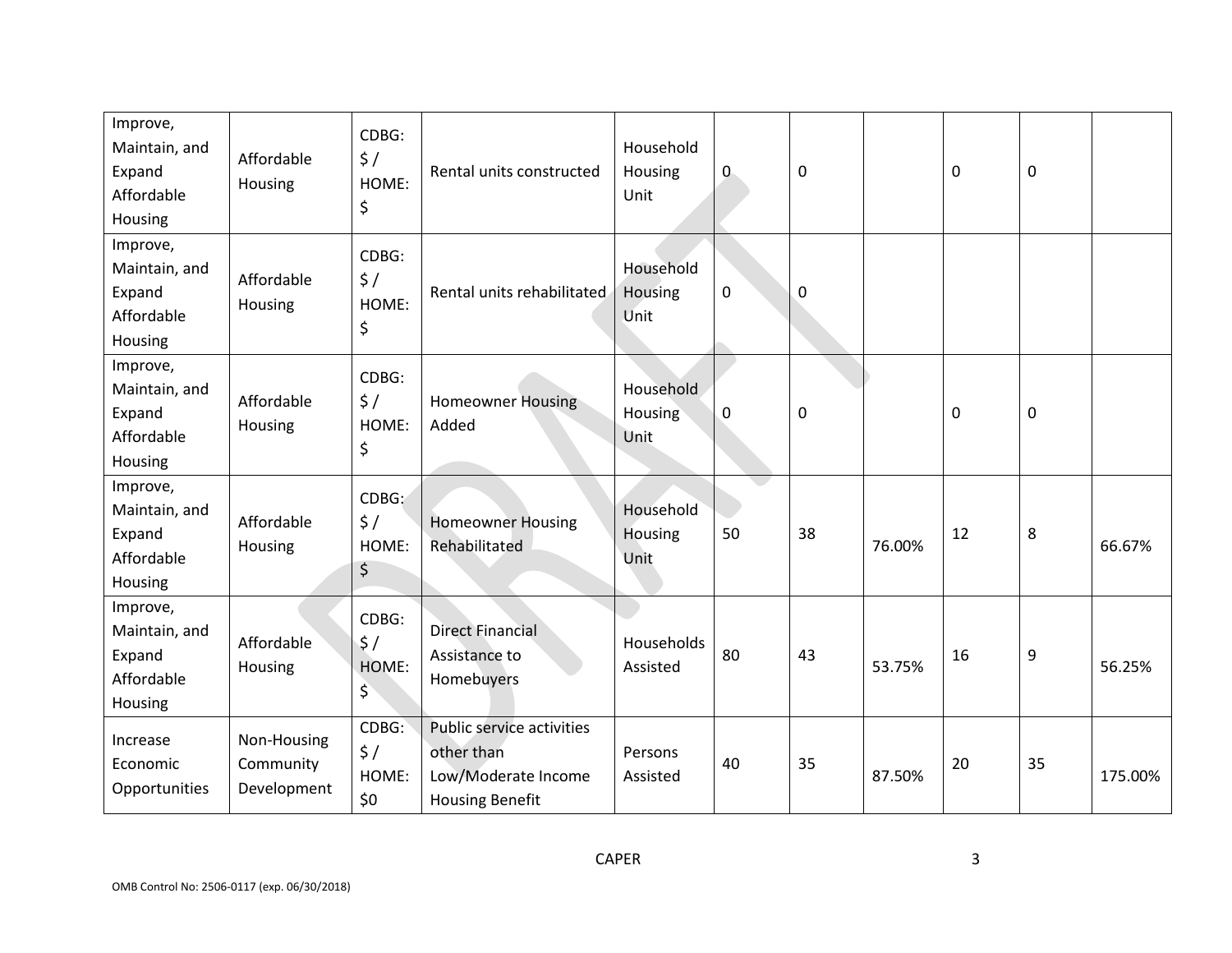| Increase<br>Economic<br>Opportunities       | Non-Housing<br>Community<br>Development                                                                  | CDBG:<br>\$/<br>HOME:<br>\$0               | Jobs created/retained                                                                    | Jobs                                 | 0            | $\mathbf 0$  |         | 10   | 10          | 100.00% |
|---------------------------------------------|----------------------------------------------------------------------------------------------------------|--------------------------------------------|------------------------------------------------------------------------------------------|--------------------------------------|--------------|--------------|---------|------|-------------|---------|
| Increase<br>Economic<br>Opportunities       | Non-Housing<br>Community<br>Development                                                                  | CDBG:<br>$\frac{1}{2}$<br>HOME:<br>\$0     | <b>Businesses assisted</b>                                                               | <b>Businesses</b><br><b>Assisted</b> | 0            | $\mathbf 0$  |         | 0    | $\mathbf 0$ |         |
| Increase<br>Economic<br>Opportunities       | Non-Housing<br>Community<br>Development                                                                  | CDBG:<br>$\frac{1}{2}$<br>HOME:<br>\$0     | Other                                                                                    | Other                                | 65           | 36           | 55.38%  |      |             |         |
| Planning and<br>Program<br>Administration   | Planning,<br>Administration                                                                              | CDBG:<br>$\frac{1}{2}$<br>HOME:<br>\$      | Public service activities.<br>for Low/Moderate<br><b>Income Housing Benefit</b>          | Households<br>Assisted               | 1550         | 1113         | 71.81%  | 250  | 239         | 95.60%  |
| Planning and<br>Program<br>Administration   | Planning,<br>Administration                                                                              | CDBG:<br>$\frac{1}{2}$<br>HOME:<br>$\zeta$ | Other                                                                                    | Other                                | $\mathbf{1}$ | $\mathbf{1}$ | 100.00% |      |             |         |
| Provide<br><b>Needed Public</b><br>Services | Affordable<br>Housing<br>Non-Homeless<br><b>Special Needs</b><br>Non-Housing<br>Community<br>Development | CDBG:<br>$\frac{1}{2}$<br>HOME:<br>\$0     | Public service activities<br>other than<br>Low/Moderate Income<br><b>Housing Benefit</b> | Persons<br>Assisted                  | 68375        | 7172         | 10.49%  | 4130 | 7172        | 173.66% |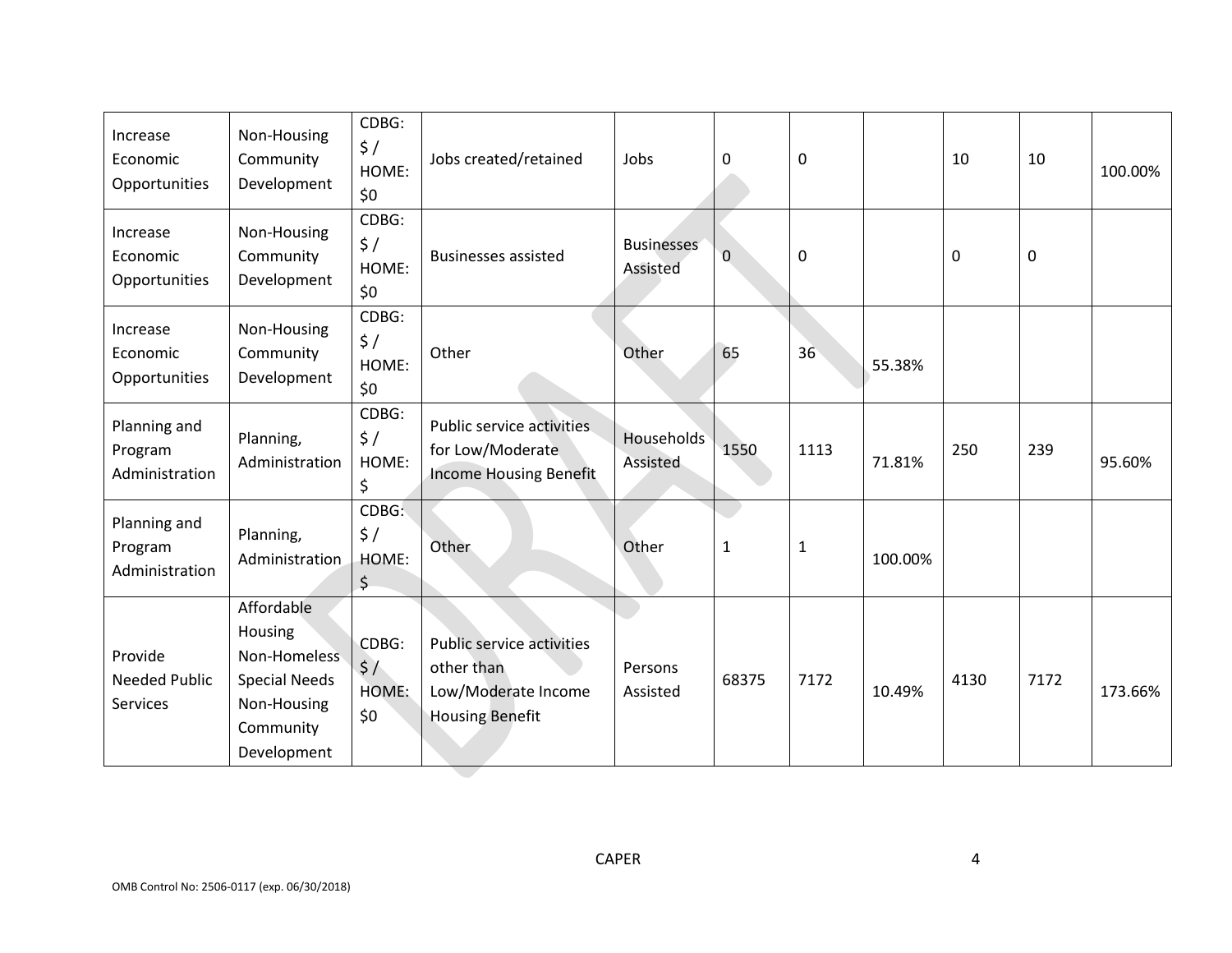| Provide<br><b>Needed Public</b><br>Services | Affordable<br>Housing<br>Non-Homeless<br><b>Special Needs</b><br>Non-Housing<br>Community<br>Development | CDBG:<br>\$/<br>HOME:<br>\$0             | Public service activities<br>for Low/Moderate<br>Income Housing Benefit | Households<br>Assisted        | $\overline{0}$ | 24        | 0  | 24               |        |
|---------------------------------------------|----------------------------------------------------------------------------------------------------------|------------------------------------------|-------------------------------------------------------------------------|-------------------------------|----------------|-----------|----|------------------|--------|
| Provide<br><b>Needed Public</b><br>Services | Affordable<br>Housing<br>Non-Homeless<br><b>Special Needs</b><br>Non-Housing<br>Community<br>Development | CDBG:<br>$\frac{1}{2}$<br>HOME:<br>\$0   | Facade<br>treatment/business<br>building rehabilitation                 | <b>Business</b>               | $\overline{0}$ | $\pmb{0}$ | 0  | $\boldsymbol{0}$ |        |
| Provide<br><b>Needed Public</b><br>Services | Affordable<br>Housing<br>Non-Homeless<br><b>Special Needs</b><br>Non-Housing<br>Community<br>Development | CDBG:<br>$\frac{1}{2}$ /<br>HOME:<br>\$0 | <b>Direct Financial</b><br>Assistance to<br>Homebuyers                  | Households<br>Assisted        | 0              | 24        | 16 | $\overline{9}$   | 56.25% |
| Provide<br><b>Needed Public</b><br>Services | Affordable<br>Housing<br>Non-Homeless<br><b>Special Needs</b><br>Non-Housing<br>Community<br>Development | CDBG:<br>$\frac{1}{2}$<br>HOME:<br>\$0   | <b>Businesses assisted</b>                                              | <b>Businesses</b><br>Assisted | $\pmb{0}$      | 35        | 0  |                  |        |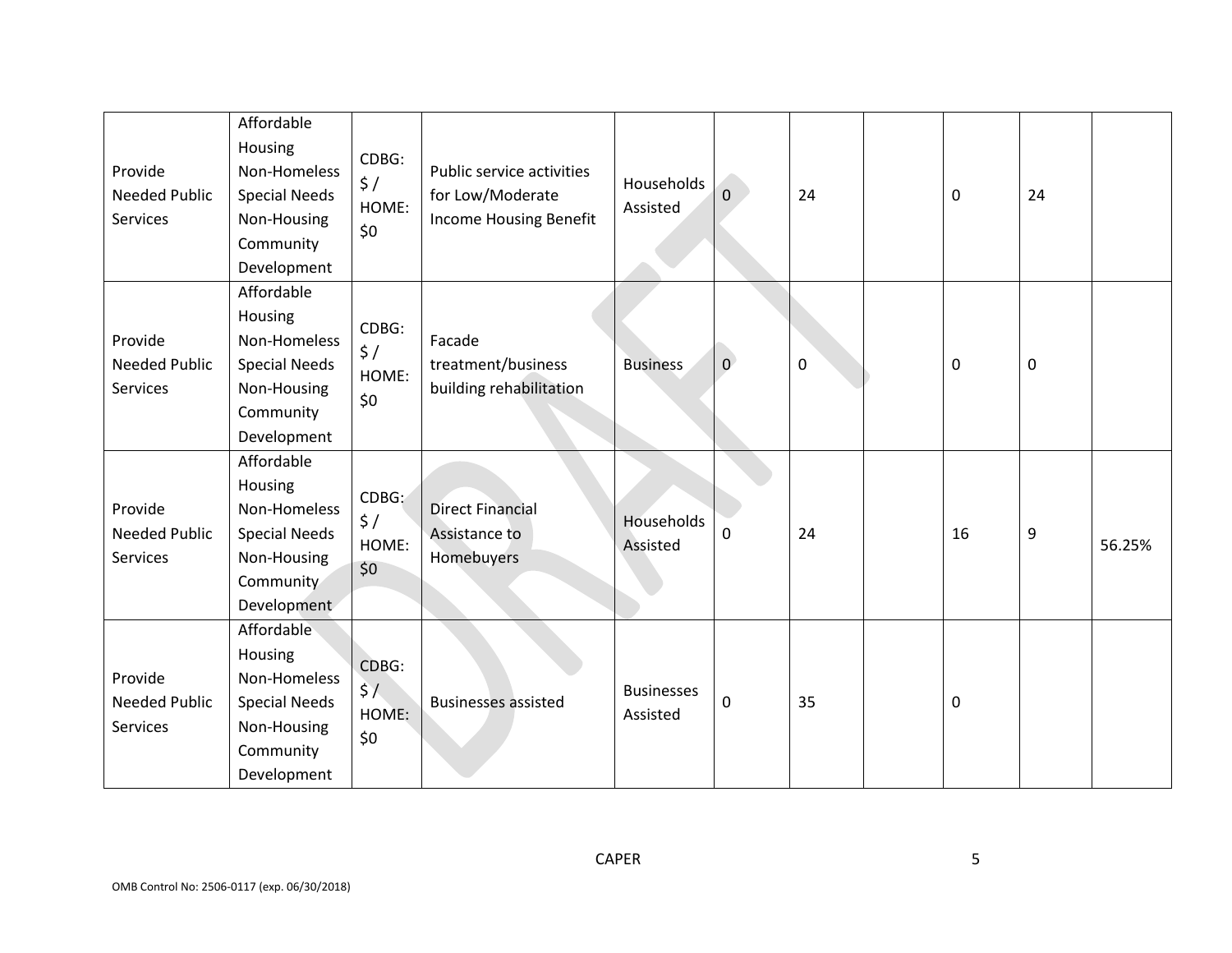| Provide<br><b>Needed Public</b><br>Services              | Affordable<br>Housing<br>Non-Homeless<br><b>Special Needs</b><br>Non-Housing<br>Community<br>Development | CDBG:<br>$\frac{1}{2}$<br>HOME:<br>\$0 | Other                                                                                                          | Other                        | 65           | 33           | 50.77%  |      |      |         |
|----------------------------------------------------------|----------------------------------------------------------------------------------------------------------|----------------------------------------|----------------------------------------------------------------------------------------------------------------|------------------------------|--------------|--------------|---------|------|------|---------|
| Revitalize and<br>Create<br>Sustainable<br>Neighborhoods | Non-Housing<br>Community<br>Development                                                                  | CDBG:<br>$\frac{1}{2}$<br>HOME:<br>\$0 | Public Facility or<br>Infrastructure Activities<br>other than<br>Low/Moderate Income<br><b>Housing Benefit</b> | Persons<br>Assisted          | 0            | 17710        |         | 3050 | 2739 | 89.80%  |
| Revitalize and<br>Create<br>Sustainable<br>Neighborhoods | Non-Housing<br>Community<br>Development                                                                  | CDBG:<br>$\frac{1}{2}$<br>HOME:<br>\$0 | Public service activities<br>other than<br>Low/Moderate Income<br><b>Housing Benefit</b>                       | Persons<br>Assisted          | 500          | 628          | 125.60% |      |      |         |
| Revitalize and<br>Create<br>Sustainable<br>Neighborhoods | Non-Housing<br>Community<br>Development                                                                  | CDBG:<br>$\frac{1}{2}$<br>HOME:<br>\$0 | Facade<br>treatment/business<br>building rehabilitation                                                        | <b>Business</b>              | $\mathbf{1}$ | $\mathbf{1}$ | 100.00% |      |      |         |
| Revitalize and<br>Create<br>Sustainable<br>Neighborhoods | Non-Housing<br>Community<br>Development                                                                  | CDBG:<br>$\frac{1}{2}$<br>HOME:<br>\$0 | <b>Buildings Demolished</b>                                                                                    | <b>Buildings</b>             | 45           | 30           | 66.67%  | 9    | 10   | 111.11% |
| Revitalize and<br>Create<br>Sustainable<br>Neighborhoods | Non-Housing<br>Community<br>Development                                                                  | CDBG:<br>$\frac{1}{2}$<br>HOME:<br>\$0 | <b>Housing Code</b><br>Enforcement/Foreclosed<br><b>Property Care</b>                                          | Household<br>Housing<br>Unit | 10000        | 10762        | 107.62% | 2000 | 2657 | 132.85% |

**Table 1 - Accomplishments – Program Year & Strategic Plan to Date**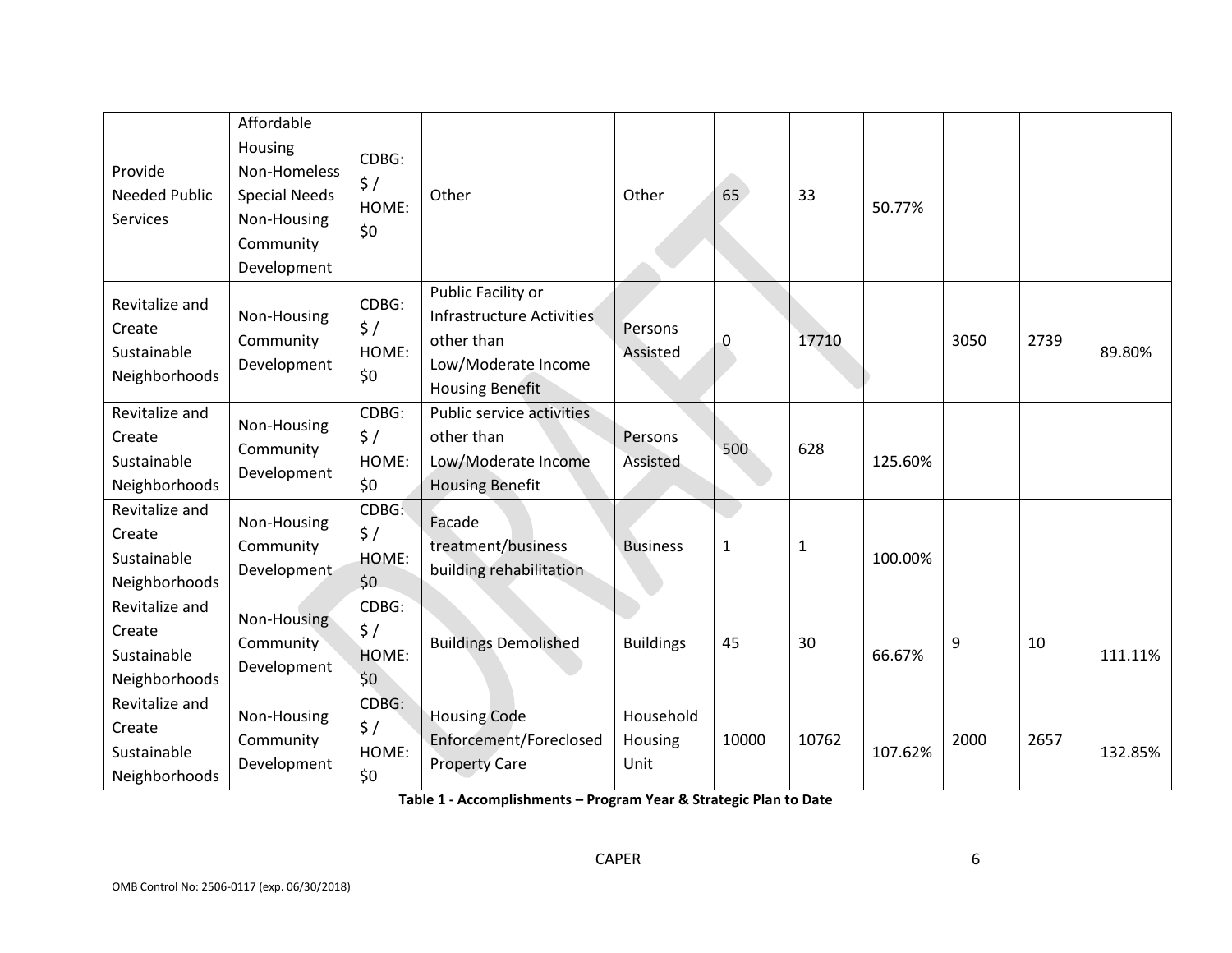**Assess how the jurisdiction's use of funds, particularly CDBG, addresses the priorities and specific objectives identified in the plan, giving special attention to the highest priority activities identified.**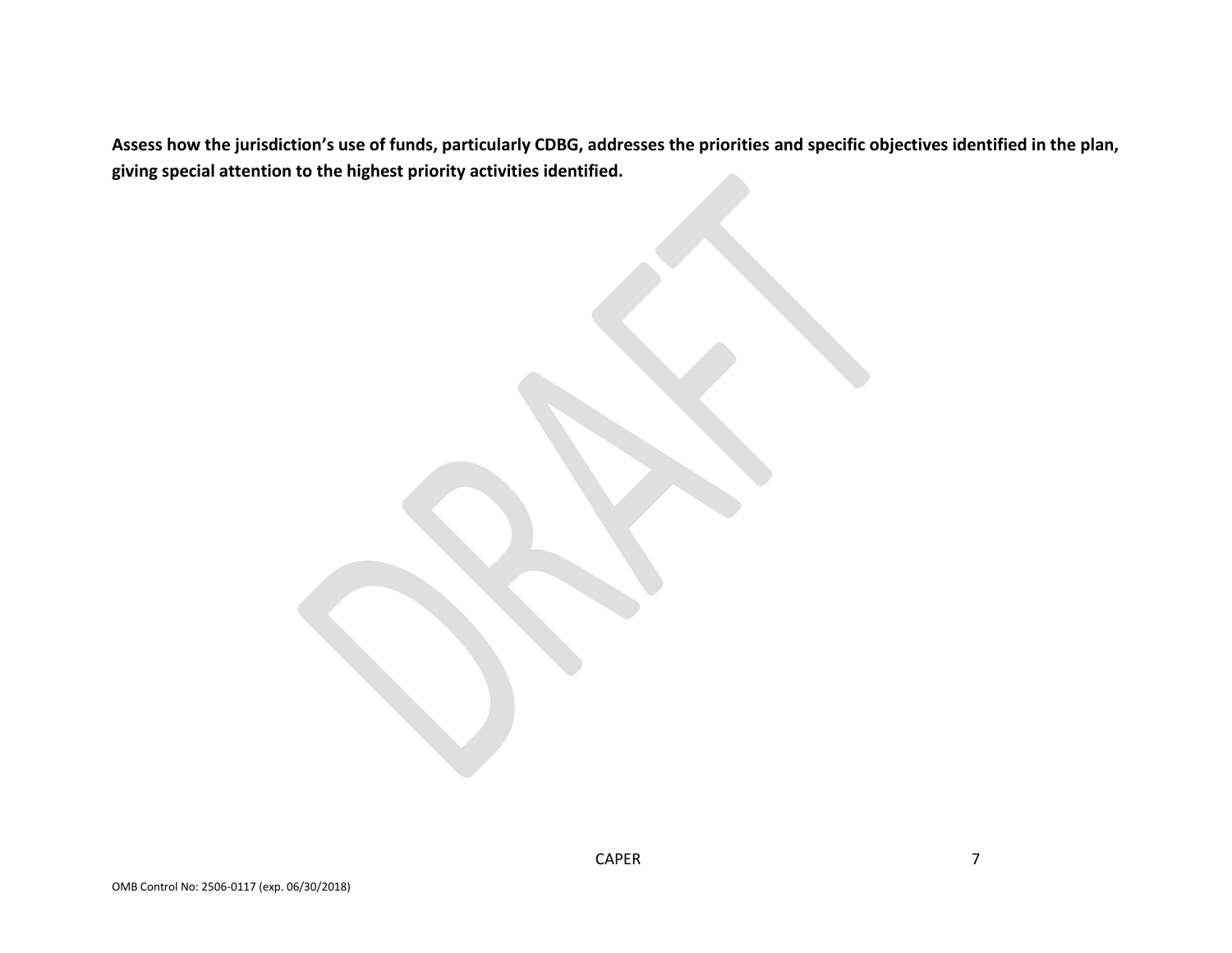# **CR-10 - Racial and Ethnic composition of families assisted**

**Describe the families assisted (including the racial and ethnic status of families assisted). 91.520(a)** 

|                                           | <b>CDBG</b> | <b>HOME</b> |
|-------------------------------------------|-------------|-------------|
| White                                     | 10          |             |
| <b>Black or African American</b>          | 217         | 257         |
| Asian                                     |             | n           |
| American Indian or American Native        |             | ∩           |
| Native Hawaiian or Other Pacific Islander | 0           | ∩           |
| <b>Total</b>                              | 229         | 260         |
| Hispanic                                  |             |             |
| Not Hispanic                              | 488         |             |

**Table 2 – Table of assistance to racial and ethnic populations by source of funds**

### **Narrative**

The numbers reported in this section are for housing programs with direct or indirect housing benefits to income qualified serving individuals, some public service programs that provide indirect housing benefit and Fair Housing. Direct housing benefit programs include 1st Home Lima, Home Update and Emergency loan programs. Indirect programs include Housing Counseling and PM Training. Social Service programs include Career Pathways, Bradfield and Startup Lab are programs for income qualified individuals citywide.

Programs serving citywide, in CDBG qualified census tracts, projects that are undertaken for public safety and crime awareness or reducing slum and blight are not included.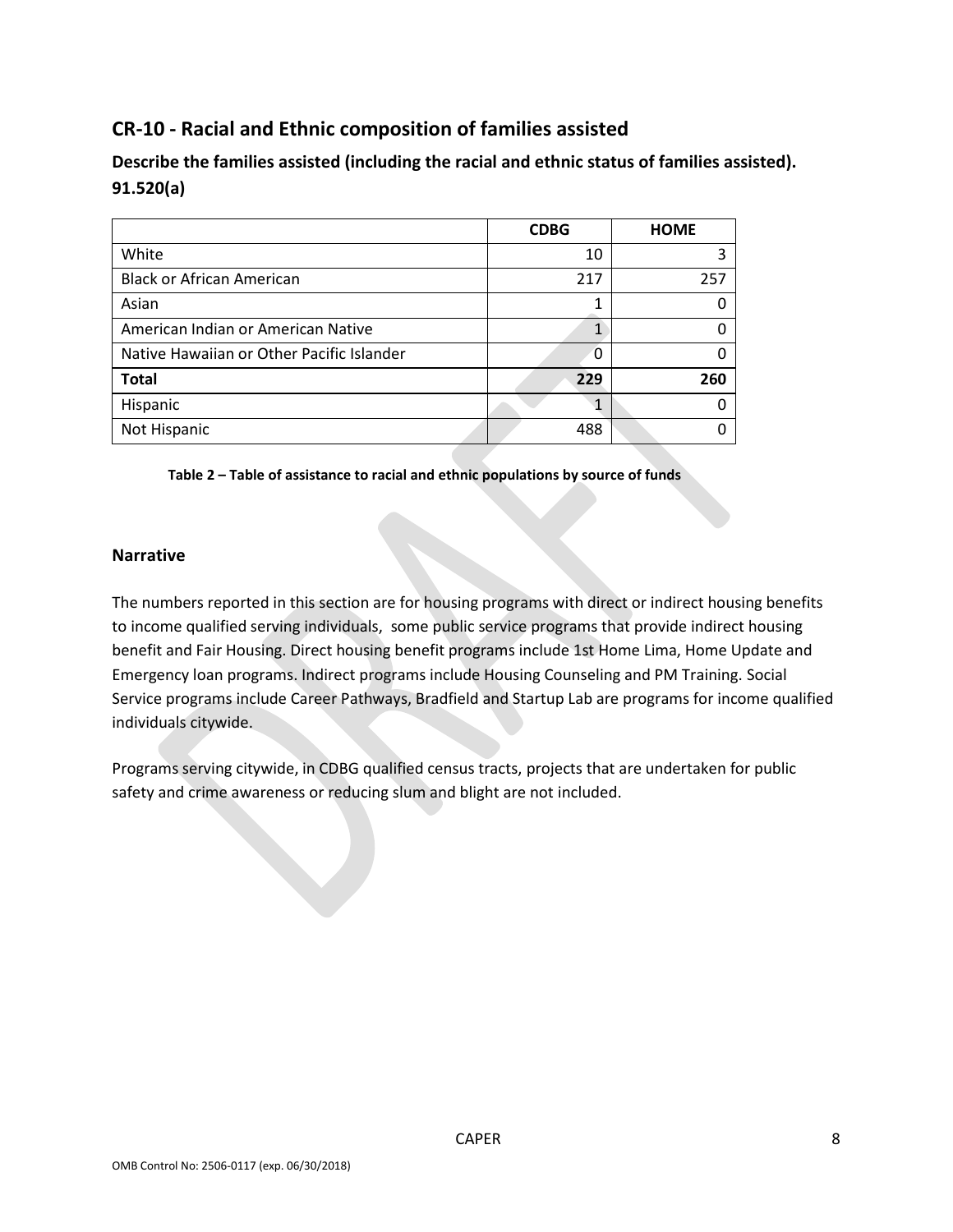# **CR-15 - Resources and Investments 91.520(a)**

| <b>Source of Funds</b> | <b>Source</b>    | <b>Resources Made</b><br>Available | <b>Amount Expended</b><br><b>During Program Year</b> |
|------------------------|------------------|------------------------------------|------------------------------------------------------|
| <b>CDBG</b>            | public - federal | 1,587,771                          | 1,027,868                                            |
| <b>HOME</b>            | public - federal | 938,356                            | 443,549                                              |

#### **Identify the resources made available**

**Table 3 - Resources Made Available**

### **Narrative**

### **Identify the geographic distribution and location of investments**

| <b>Target Area</b>          | <b>Planned Percentage of</b><br><b>Allocation</b> | <b>Actual Percentage of</b><br><b>Allocation</b> | <b>Narrative Description</b> |
|-----------------------------|---------------------------------------------------|--------------------------------------------------|------------------------------|
| <b>CDBG Eligible Census</b> |                                                   |                                                  |                              |
| Tracts                      | 42                                                | 20                                               |                              |
| City-wide                   | 58                                                | 80                                               |                              |

**Table 4 – Identify the geographic distribution and location of investments**

### **Narrative**

Action Plan allocates funding for all Public Works programs based on census tract eligibility. The reason is to ensure maximum benefit of the LMI population living is that area. However most of the other programs that benefit LMI population are for income qualified individual residents or household. All of the housing programs and most of the social services and economic assistance directly benefiting an individual or household are citywide. However all programs are planned to serve maximum number of LMI population in the city, whether it is in the eligible census tract or income qualified individuals living elsewhere within the city limits.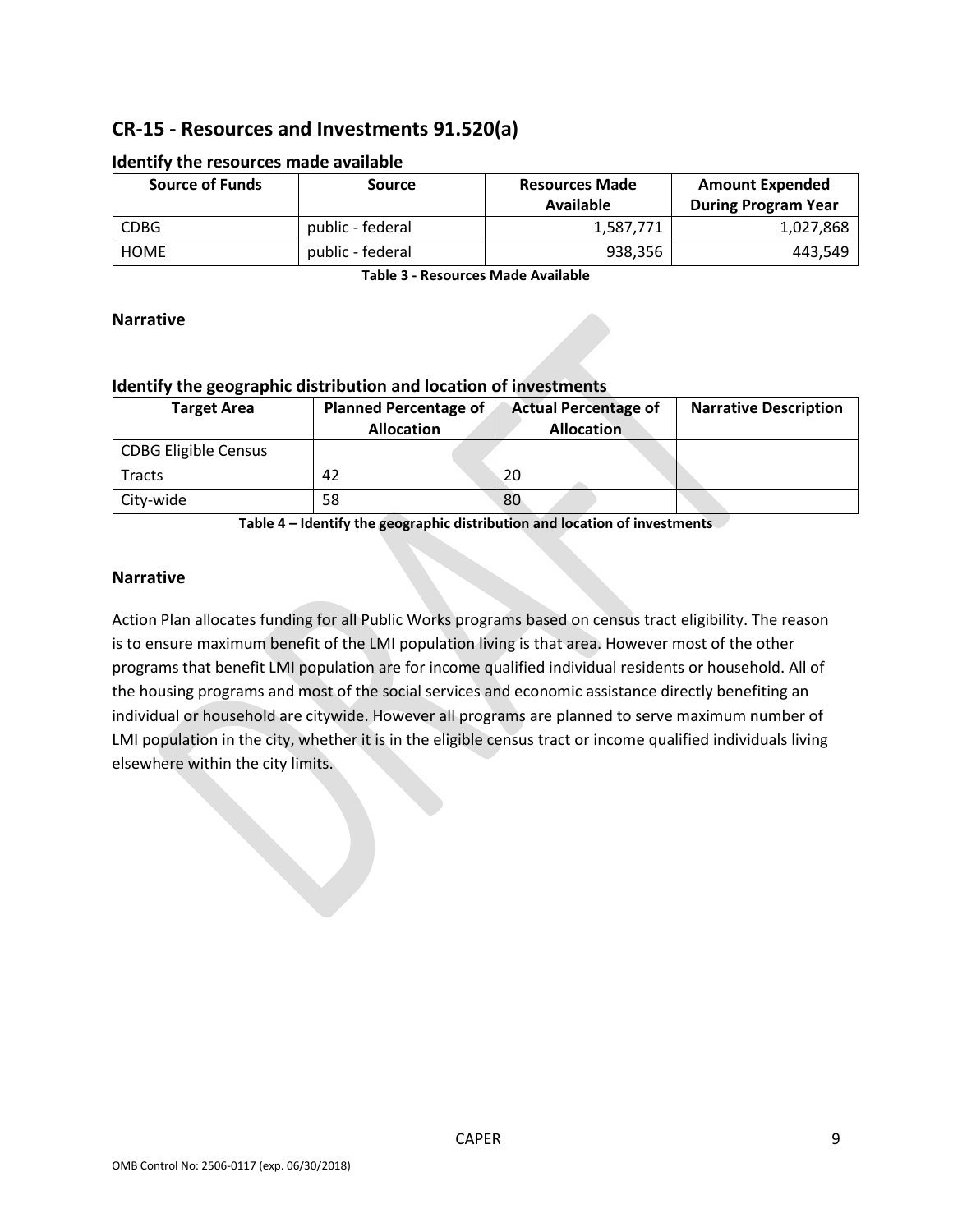**Leveraging**

**Explain how federal funds leveraged additional resources (private, state and local funds), including a description of how matching requirements were satisfied, as well as how any publicly owned land or property located within the jurisdiction that were used to address the needs identified in the plan.**

For the Street Repair project \$160,000 of 2018-19 expenses of \$191,025 were used as local match funds that generated additional funds of at least \$824,136 from OPWC Resurfacing Grant.

| Fiscal Year Summary - HOME Match                                               |  |  |  |  |  |  |
|--------------------------------------------------------------------------------|--|--|--|--|--|--|
| 1. Excess match from prior Federal fiscal year                                 |  |  |  |  |  |  |
| 2. Match contributed during current Federal fiscal year                        |  |  |  |  |  |  |
| 3. Total match available for current Federal fiscal year (Line 1 plus Line 2)  |  |  |  |  |  |  |
| 4. Match liability for current Federal fiscal year                             |  |  |  |  |  |  |
| 5. Excess match carried over to next Federal fiscal year (Line 3 minus Line 4) |  |  |  |  |  |  |

**Table 5 – Fiscal Year Summary - HOME Match Report**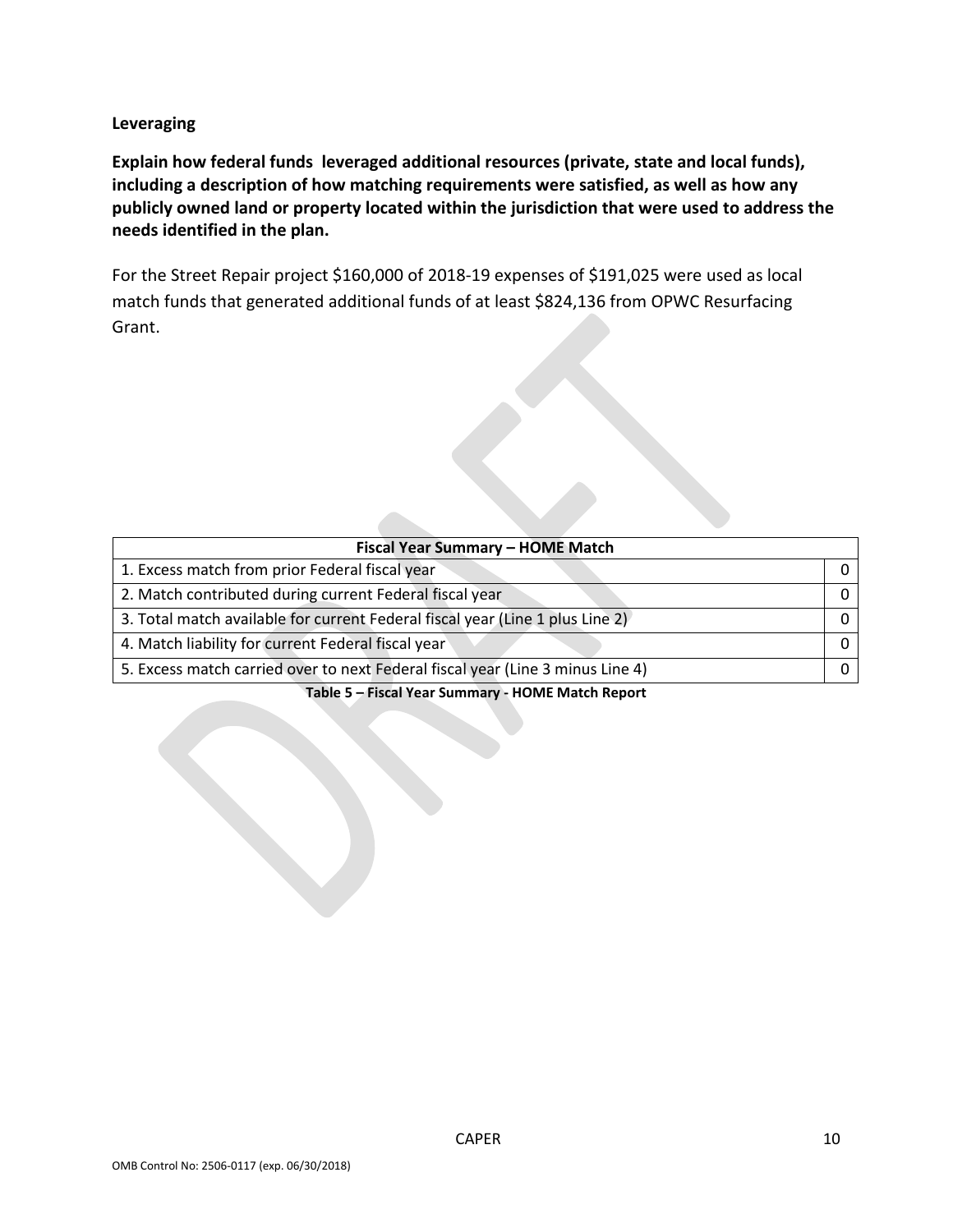|                                   | <b>Match Contribution for the Federal Fiscal Year</b> |                                  |                                            |                                    |                                          |                                                                                   |                                 |                    |  |
|-----------------------------------|-------------------------------------------------------|----------------------------------|--------------------------------------------|------------------------------------|------------------------------------------|-----------------------------------------------------------------------------------|---------------------------------|--------------------|--|
| <b>Project No. or</b><br>Other ID | Date of<br>Contribution                               | Cash<br>(non-Federal<br>sources) | Foregone<br>Taxes, Fees,<br><b>Charges</b> | Appraised<br>Land/Real<br>Property | <b>Required</b><br><b>Infrastructure</b> | Site<br>Preparation,<br><b>Construction</b><br>Materials,<br><b>Donated labor</b> | <b>Bond</b><br><b>Financing</b> | <b>Total Match</b> |  |
|                                   |                                                       |                                  |                                            |                                    |                                          |                                                                                   |                                 |                    |  |

**Table 6 – Match Contribution for the Federal Fiscal Year**

# **HOME MBE/WBE report**

|                                  | <b>Program Income</b> – Enter the program amounts for the reporting period |                         |                            |                           |  |  |  |  |  |  |
|----------------------------------|----------------------------------------------------------------------------|-------------------------|----------------------------|---------------------------|--|--|--|--|--|--|
| <b>Balance on hand at begin-</b> | <b>Amount received during</b>                                              | Total amount expended   | <b>Amount expended for</b> | Balance on hand at end of |  |  |  |  |  |  |
| ning of reporting period         | reporting period                                                           | during reporting period | <b>TBRA</b>                | reporting period          |  |  |  |  |  |  |
|                                  |                                                                            |                         |                            |                           |  |  |  |  |  |  |
|                                  |                                                                            |                         |                            |                           |  |  |  |  |  |  |

**Table 7 – Program Income**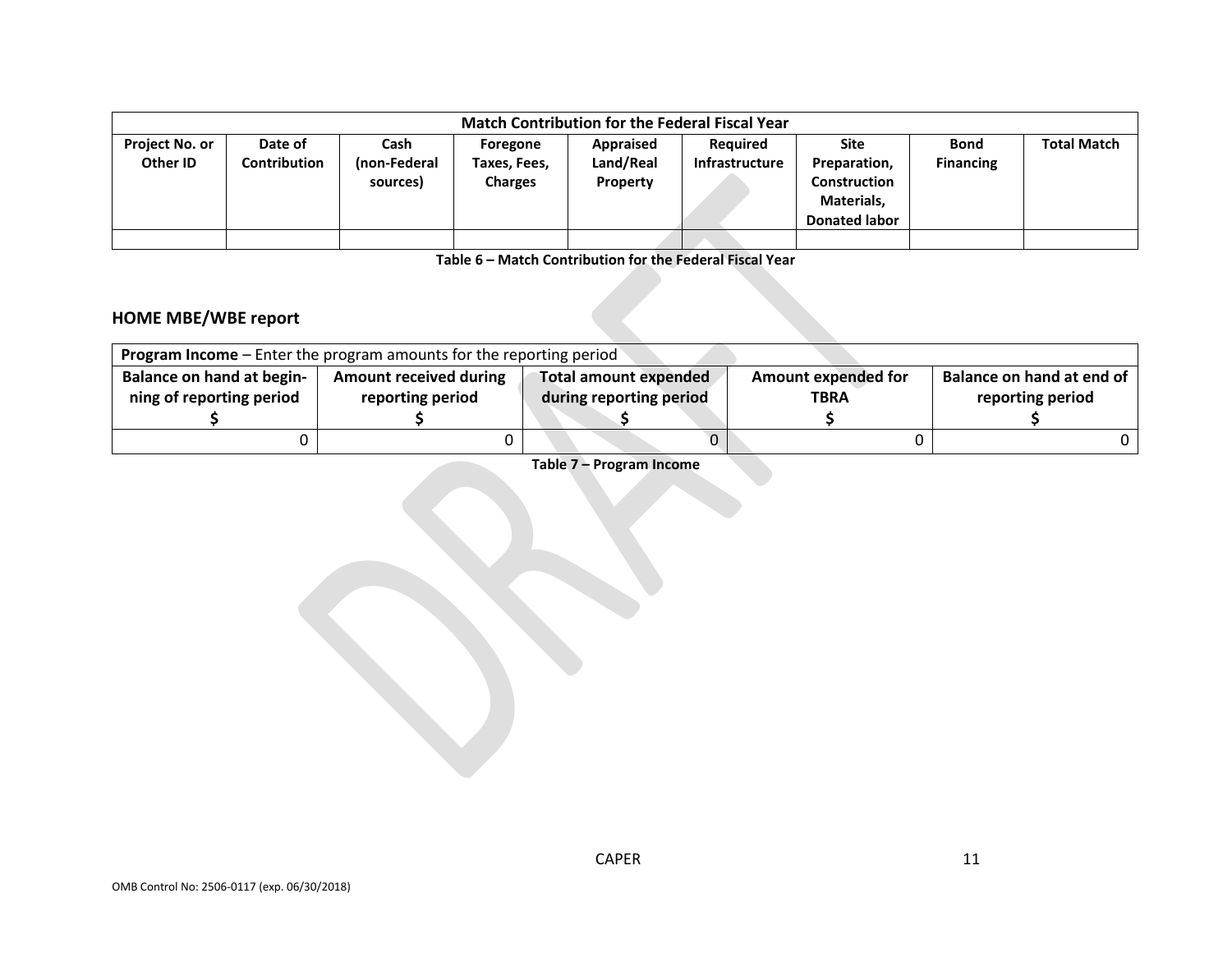|                      | Minority Business Enterprises and Women Business Enterprises - Indicate the number and dollar value |                    |                 |                                      |                 |                   |
|----------------------|-----------------------------------------------------------------------------------------------------|--------------------|-----------------|--------------------------------------|-----------------|-------------------|
|                      | of contracts for HOME projects completed during the reporting period                                |                    |                 |                                      |                 |                   |
|                      | <b>Total</b>                                                                                        |                    |                 | <b>Minority Business Enterprises</b> |                 | <b>White Non-</b> |
|                      |                                                                                                     | <b>Alaskan</b>     | Asian or        | <b>Black Non-</b>                    | <b>Hispanic</b> | <b>Hispanic</b>   |
|                      |                                                                                                     | <b>Native or</b>   | <b>Pacific</b>  | <b>Hispanic</b>                      |                 |                   |
|                      |                                                                                                     | <b>American</b>    | <b>Islander</b> |                                      |                 |                   |
|                      |                                                                                                     | Indian             |                 |                                      |                 |                   |
| <b>Contracts</b>     |                                                                                                     |                    |                 |                                      |                 |                   |
| Dollar               |                                                                                                     |                    |                 |                                      |                 |                   |
| Amount               | 0                                                                                                   | 0                  | $\mathbf 0$     | $\mathbf 0$                          | 0               | 0                 |
| Number               | 0                                                                                                   | 0                  | 0               | $\mathbf 0$                          | $\mathbf 0$     | $\mathbf 0$       |
| <b>Sub-Contracts</b> |                                                                                                     |                    |                 |                                      |                 |                   |
| Number               | 0                                                                                                   | $\mathbf 0$        | $\overline{0}$  | 0                                    | 0               | 0                 |
| Dollar               |                                                                                                     |                    |                 |                                      |                 |                   |
| Amount               | 0                                                                                                   | 0                  | 0               | $\mathbf 0$                          | 0               | 0                 |
|                      | <b>Total</b>                                                                                        | Women              | <b>Male</b>     |                                      |                 |                   |
|                      |                                                                                                     | <b>Business</b>    |                 |                                      |                 |                   |
|                      |                                                                                                     | <b>Enterprises</b> |                 |                                      |                 |                   |
| <b>Contracts</b>     |                                                                                                     |                    |                 |                                      |                 |                   |
| Dollar               |                                                                                                     |                    |                 |                                      |                 |                   |
| Amount               | $\mathbf 0$                                                                                         | $\mathbf{0}$       | 0               |                                      |                 |                   |
| Number               | 0                                                                                                   | $\overline{0}$     | $\overline{0}$  |                                      |                 |                   |
| <b>Sub-Contracts</b> |                                                                                                     |                    |                 |                                      |                 |                   |
| Number               | 0                                                                                                   | $\mathbf 0$        | $\overline{0}$  |                                      |                 |                   |
| Dollar               |                                                                                                     |                    |                 |                                      |                 |                   |
| Amount               | 0                                                                                                   | 0                  | 0               |                                      |                 |                   |

**Table 8 - Minority Business and Women Business Enterprises**

| Minority Owners of Rental Property - Indicate the number of HOME assisted rental property owners<br>and the total amount of HOME funds in these rental properties assisted |              |                                 |                 |                   |                 |                   |
|----------------------------------------------------------------------------------------------------------------------------------------------------------------------------|--------------|---------------------------------|-----------------|-------------------|-----------------|-------------------|
|                                                                                                                                                                            | <b>Total</b> | <b>Minority Property Owners</b> |                 |                   |                 | <b>White Non-</b> |
|                                                                                                                                                                            |              | <b>Alaskan</b>                  | Asian or        | <b>Black Non-</b> | <b>Hispanic</b> | <b>Hispanic</b>   |
|                                                                                                                                                                            |              | <b>Native or</b>                | <b>Pacific</b>  | <b>Hispanic</b>   |                 |                   |
|                                                                                                                                                                            |              | American                        | <b>Islander</b> |                   |                 |                   |
|                                                                                                                                                                            |              | Indian                          |                 |                   |                 |                   |
| Number                                                                                                                                                                     | 0            | 0                               |                 | 0                 | 0               |                   |
| Dollar                                                                                                                                                                     |              |                                 |                 |                   |                 |                   |
| Amount                                                                                                                                                                     | 0            | 0                               |                 | 0                 | 0               |                   |

**Table 9 – Minority Owners of Rental Property**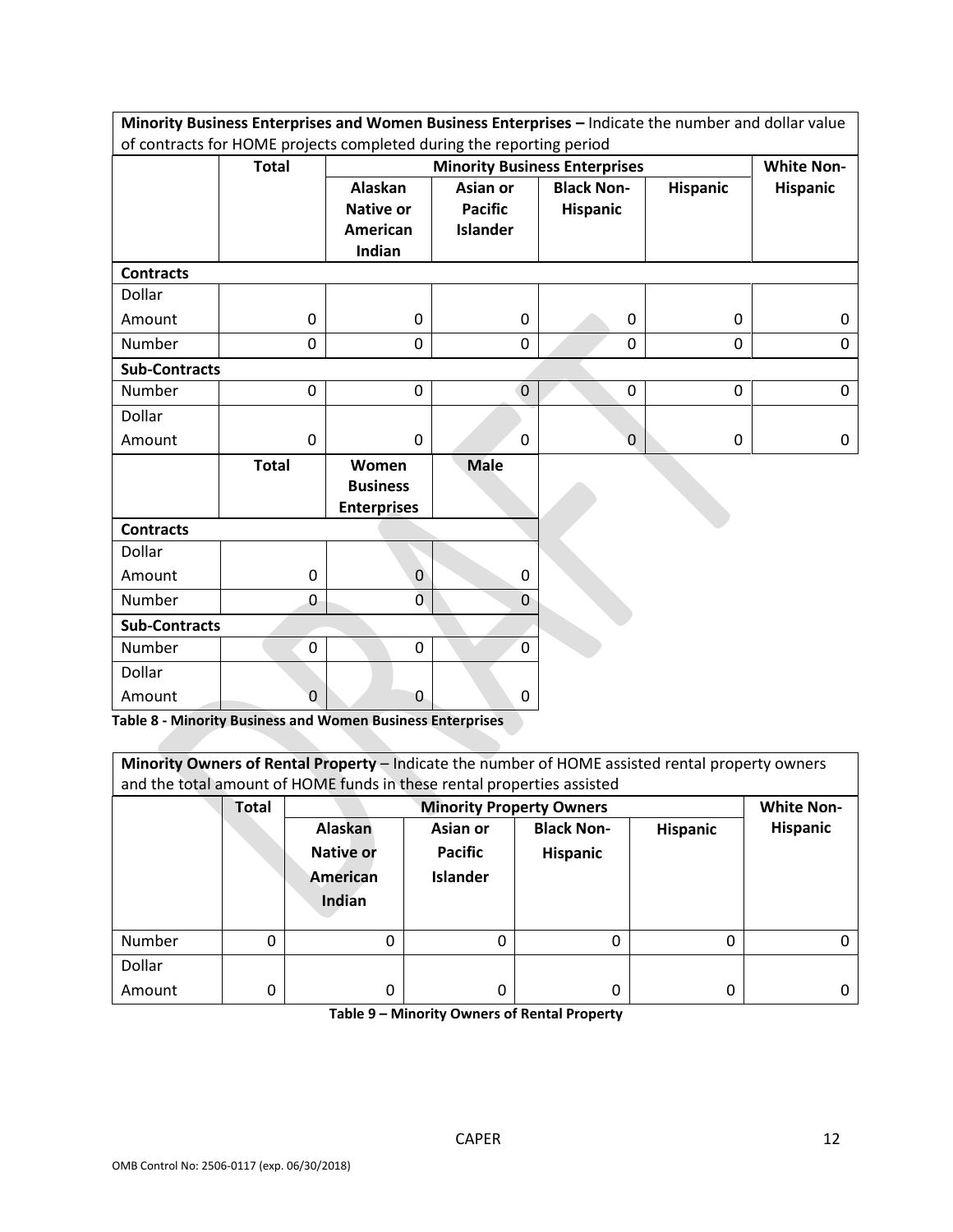**Relocation and Real Property Acquisition – Indicate the number of persons displaced, the cost of** relocation payments, the number of parcels acquired, and the cost of acquisition

| the control de                 |  |
|--------------------------------|--|
| Relocated, not Displaced       |  |
| <b>Households Temporarily</b>  |  |
| Displaced                      |  |
| <b>Nonprofit Organizations</b> |  |
| <b>Businesses Displaced</b>    |  |
| Parcels Acquired               |  |

| <b>Households</b> | <b>Total</b><br><b>Minority Property Enterprises</b> |                                                   |                                               |                                      |                 | <b>White Non-</b> |  |
|-------------------|------------------------------------------------------|---------------------------------------------------|-----------------------------------------------|--------------------------------------|-----------------|-------------------|--|
| <b>Displaced</b>  |                                                      | Alaskan<br><b>Native or</b><br>American<br>Indian | Asian or<br><b>Pacific</b><br><b>Islander</b> | <b>Black Non-</b><br><b>Hispanic</b> | <b>Hispanic</b> | Hispanic          |  |
| Number            |                                                      |                                                   | $\Omega$                                      |                                      | 0               |                   |  |
| Cost              |                                                      |                                                   | 0                                             |                                      | 0               |                   |  |

**Table 10 – Relocation and Real Property Acquisition**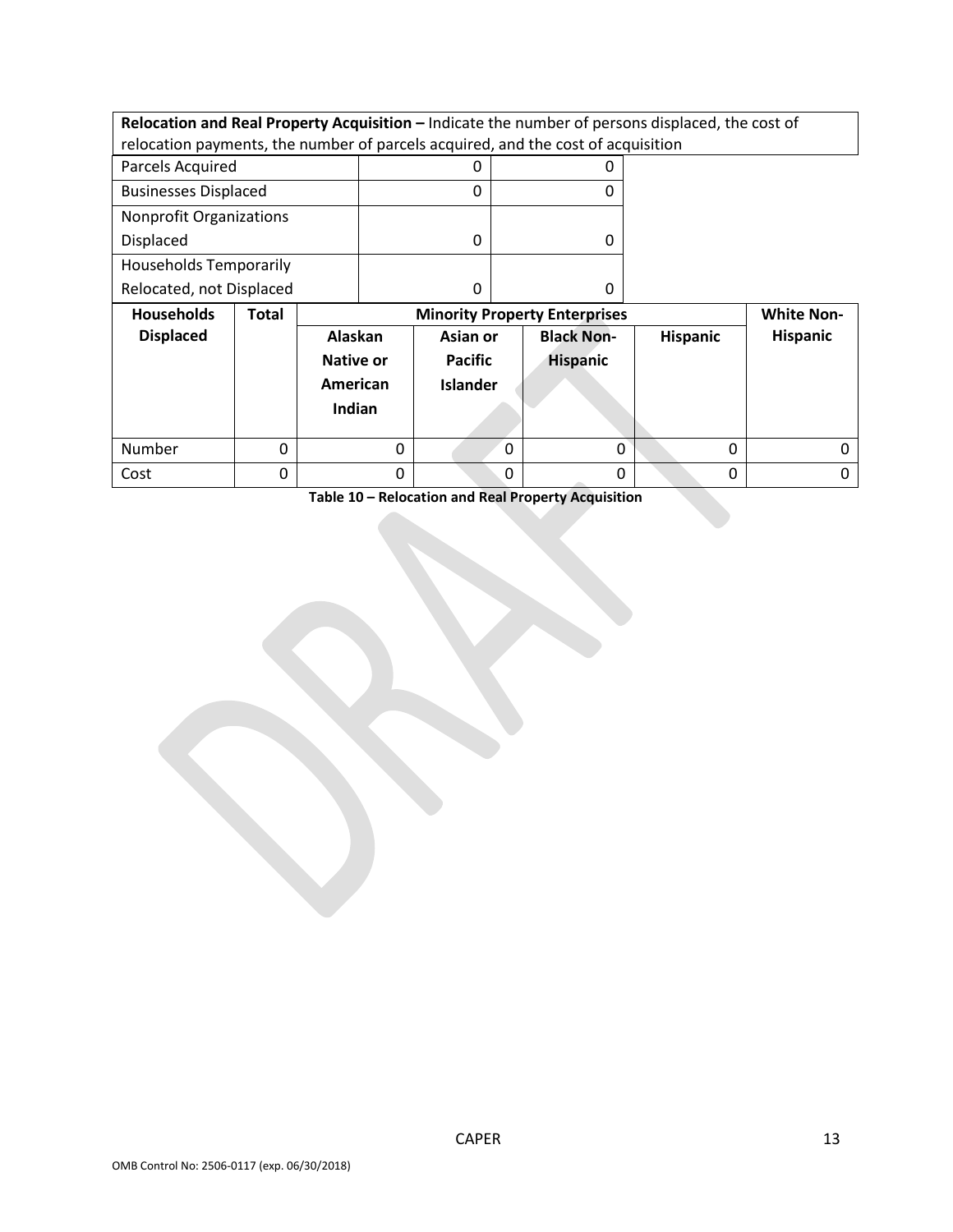# **CR-20 - Affordable Housing 91.520(b)**

**Evaluation of the jurisdiction's progress in providing affordable housing, including the number and types of families served, the number of extremely low-income, low-income, moderate-income, and middle-income persons served.**

|                                          | <b>One-Year Goal</b> | Actual |
|------------------------------------------|----------------------|--------|
| Number of Homeless households to be      |                      |        |
| provided affordable housing units        | 0                    |        |
| Number of Non-Homeless households to be  |                      |        |
| provided affordable housing units        | 21                   |        |
| Number of Special-Needs households to be |                      |        |
| provided affordable housing units        | 10                   |        |
| Total                                    | 31                   |        |

**Table 11 – Number of Households**

|                                        | <b>One-Year Goal</b> | Actual |
|----------------------------------------|----------------------|--------|
| Number of households supported through |                      |        |
| <b>Rental Assistance</b>               | 0                    |        |
| Number of households supported through |                      |        |
| The Production of New Units            | 0                    |        |
| Number of households supported through |                      |        |
| <b>Rehab of Existing Units</b>         | 15                   |        |
| Number of households supported through |                      |        |
| <b>Acquisition of Existing Units</b>   | 16                   |        |
| <b>Total</b>                           | 31                   |        |

**Table 12 – Number of Households Supported**

### **Discuss the difference between goals and outcomes and problems encountered in meeting these goals.**

City of Lima's affordable housing programs did not meet its goal in most cases. There were a total of 35 applications for First Home Lima, the downpayment assistance program for first-time income qualified home buyers and 18 of the applicants were approved for assistance, 17 declined for not qualifying based on income or credit. 9 of them closed on a home at a cost of \$70,200 of the HOME funding, about 56.25% of the annual goal of 16 homes and the total mortgage value of these 9 homes was over a million.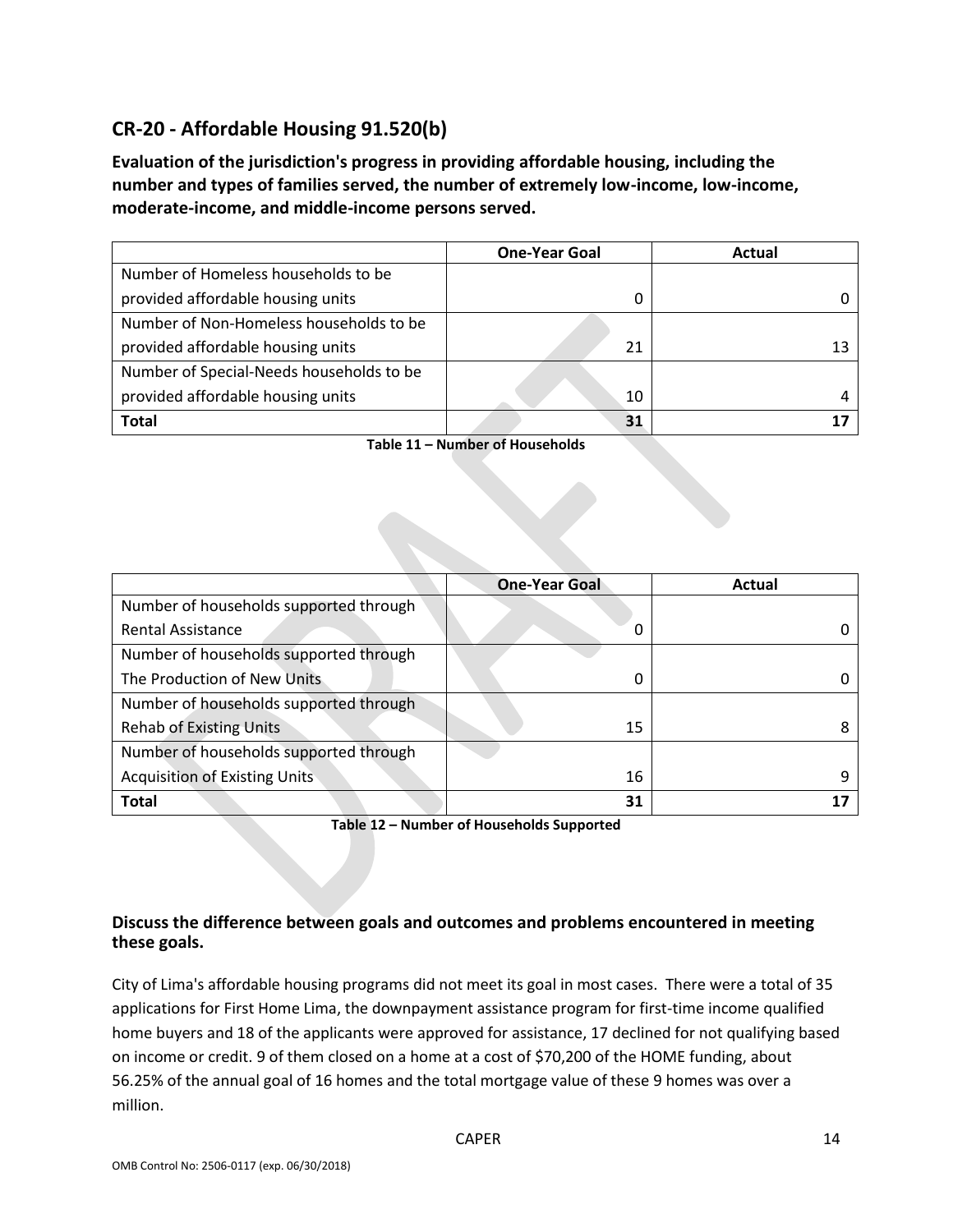In addition, the two forgivable loan programs for repair and update of existing homes also performed well. HOME Update helped 4 existing single family income qualified home owners and the Emergency Repair Program using CDBG funding exceeded the annual goal of 5 homes and assisted 8 home owners with minor repairs.

Housing Counseling Program offered 4 full classes and 5 one-on-one classes to 33 participants and provided follow ups for 82 of the past participants. Property Maintenance classes helped an additional 18 area residents with education and information on how to better maintain their homes.

### **Discuss how these outcomes will impact future annual action plans.**

For the affordable housing program in Lima, the City had no new construction projects in the 2018-19 plan year. The CHDO Set-aside project was approved to construct an 88-unit LMI Senior rental facility in program year 2019-20. New Lima - Housing for the Future has already selected a site at 656 W. Spring Street for the project and the construction plan will be implemented in 2020.

In addition, the City just completed in 2018-19 rehabilitation of a vacant 12 story commercial building that is now used as a 47 unit residential facility in downtown Lima.

Through the use of the community television channel (GTV-2); housing fairs, tenant-landlord seminars, informational flyers and personal contacts with property owners, the City continued to disseminate information on its housing and housing-related programs. In the last nine years there has been a steady rise in the participation of female-headed households and minority households in our housing programs, especially in *Housing Counseling* classes whose participants feed into the City's *First Home Lima*  Program. This continues to be an encouraging indication that information dissemination efforts are reaching target population segments.

WOCAP also made at least 12 trainings on *Fair Housing,* posted and passed out educational materials at 88 locations and made regular public service announcements on both commercial radio and television. To supplement efforts in making known its mission, articles on local fair housing services and related issues were written and placed in AMHA's and the Council on Aging's newsletters. Finally, the Fair Housing Officer also conducted phone tests (21), field tests (27) and monitored housing ads (45) as part of her pro-active approach in identifying probable cases of housing discrimination. A total of 239 complaints were responded by directing them to the proper agency for remediation. Results will be monitored over time to assess the impact of our affirmative marketing efforts.

**Include the number of extremely low-income, low-income, and moderate-income persons served by each activity where information on income by family size is required to determine the eligibility of the activity.**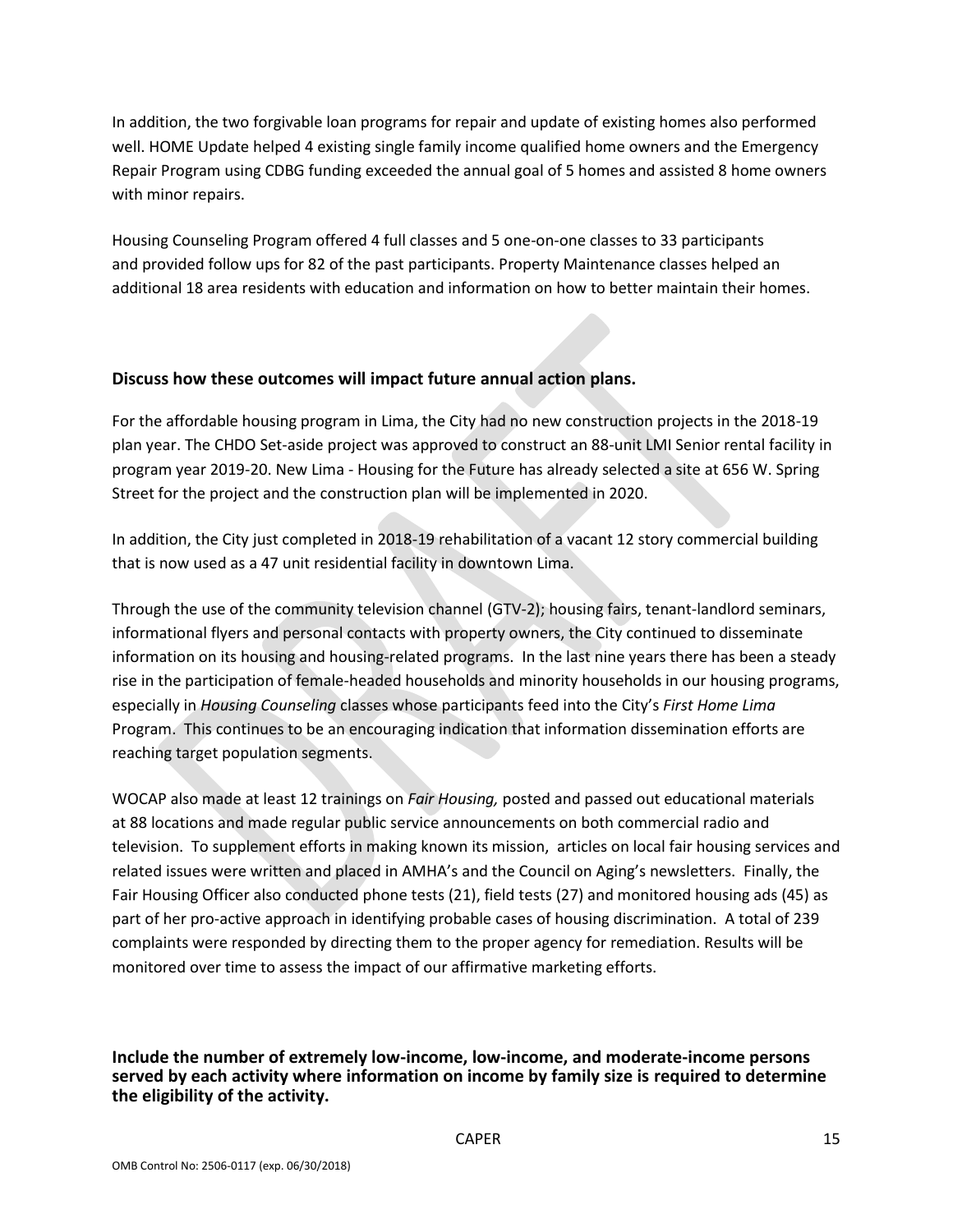| <b>Number of Households Served</b> | <b>CDBG Actual</b> | <b>HOME Actual</b> |
|------------------------------------|--------------------|--------------------|
| <b>Extremely Low-income</b>        |                    |                    |
| Low-income                         |                    |                    |
| Moderate-income                    |                    |                    |
| Total                              |                    | 13                 |

**Table 13 – Number of Households Served**

**Narrative Information**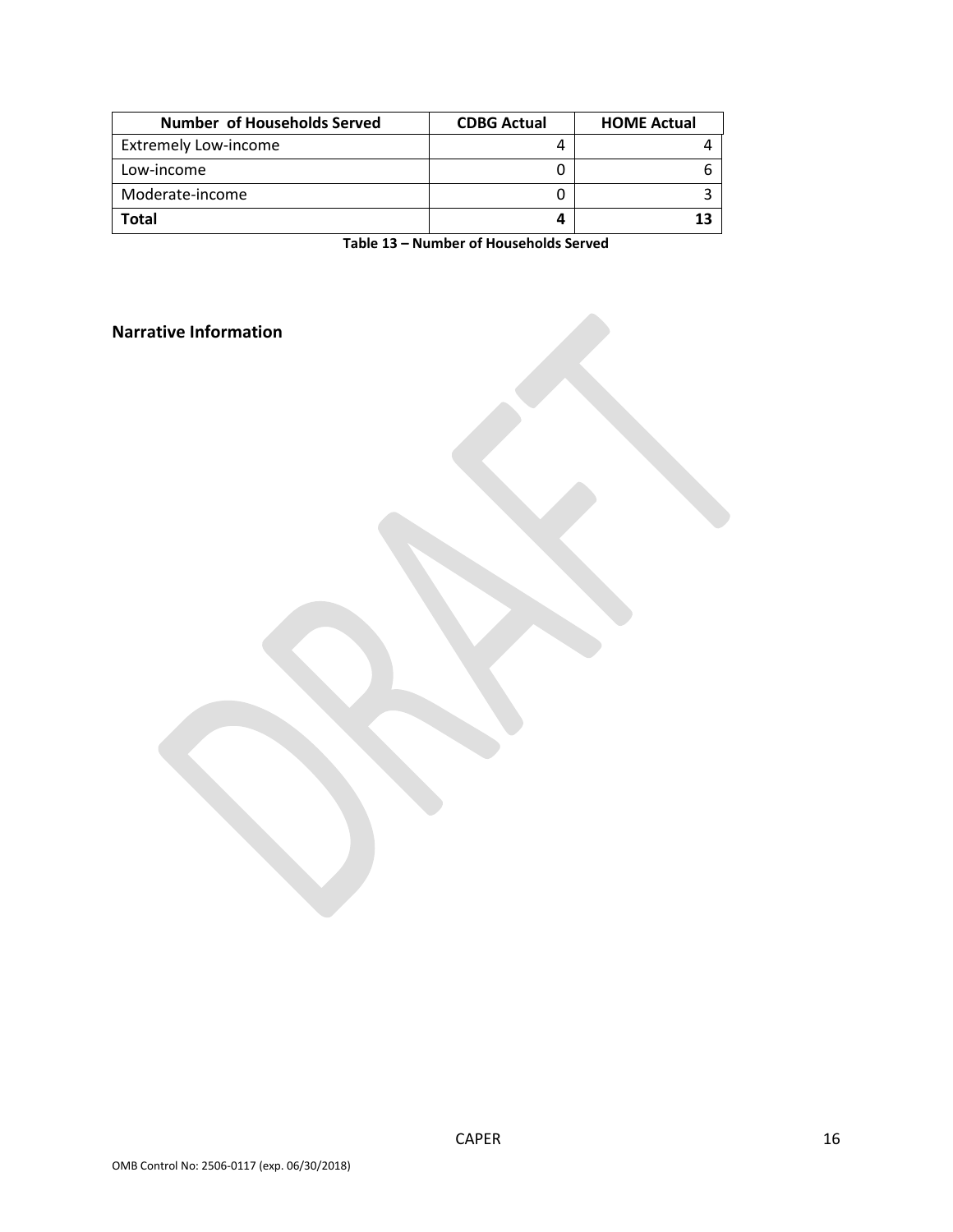# **CR-25 - Homeless and Other Special Needs 91.220(d, e); 91.320(d, e); 91.520(c)**

**Evaluate the jurisdiction's progress in meeting its specific objectives for reducing and ending homelessness through:**

**Reaching out to homeless persons (especially unsheltered persons) and assessing their individual needs**

**Addressing the emergency shelter and transitional housing needs of homeless persons**

**Helping low-income individuals and families avoid becoming homeless, especially extremely low-income individuals and families and those who are: likely to become homeless after being discharged from publicly funded institutions and systems of care (such as health care facilities, mental health facilities, foster care and other youth facilities, and corrections programs and institutions); and, receiving assistance from public or private agencies that address housing, health, social services, employment, education, or youth needs**

The 2007-2016 Blueprint to End Homelessness expired in 2016 and the Housing Consortium is working on gathering updated information with new surveys and by organizing and conduction meetings with all of the member organizations. The next ten-year Blueprint to end Homelessness is being drafted by Housing Consortium and a report will be published soon.

**Helping homeless persons (especially chronically homeless individuals and families, families with children, veterans and their families, and unaccompanied youth) make the transition to permanent housing and independent living, including shortening the period of time that individuals and families experience homelessness, facilitating access for homeless individuals and families to affordable housing units, and preventing individuals and families who were recently homeless from becoming homeless again**

Since 2000, The Lima/Allen County Housing Consortium has convened as a group of community stakeholders with the common interest of improving housing quality and housing opportunities within Lima and Allen County. Twenty-four member organizations include for-profit/non-profit housing entities, financial institutions, realtors, city and county officials, planning professionals, and local service providers. The Housing Consortium participates in the design and implementation of countywide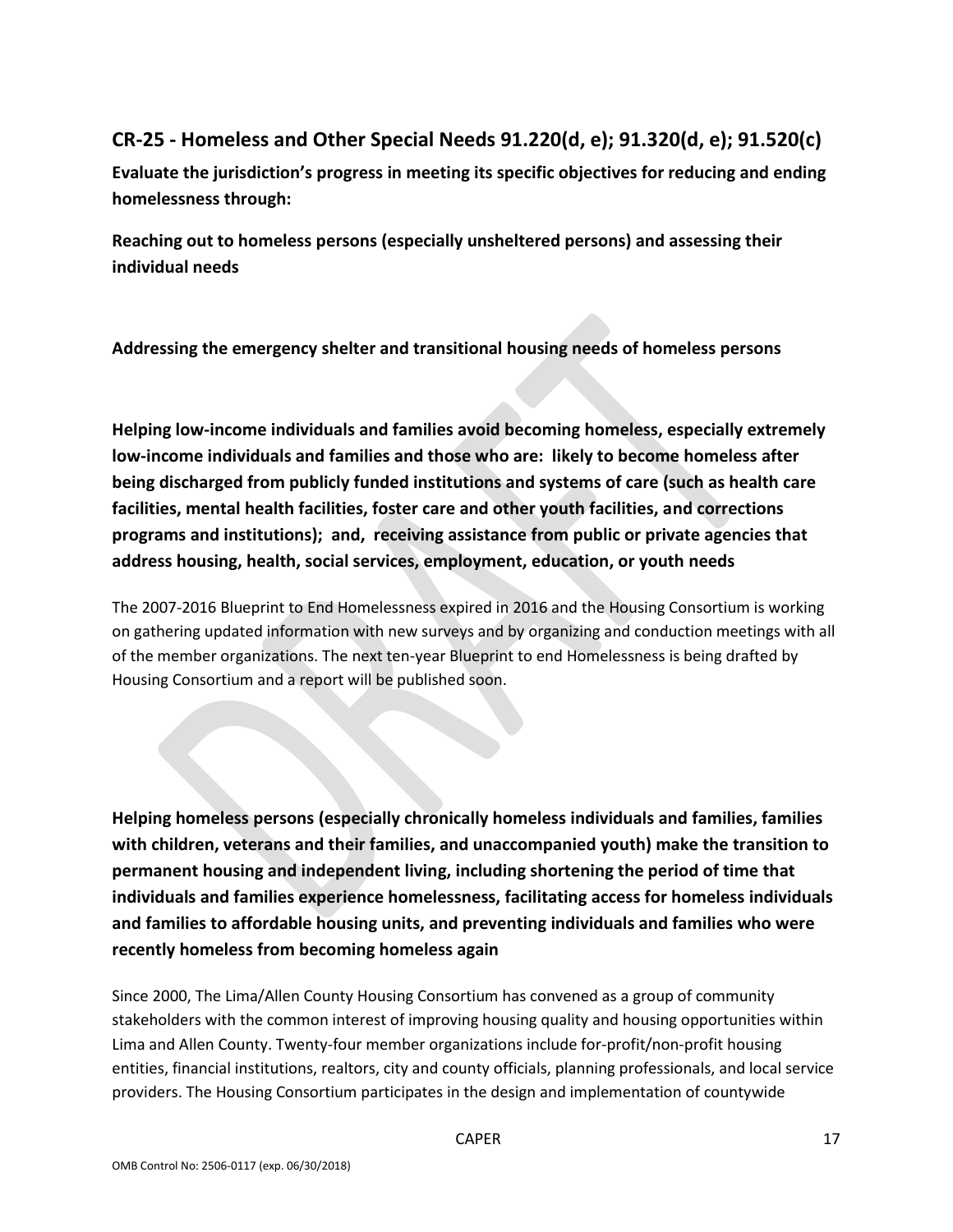housing and homelessness strategies such as the Allen County Housing Quality Standards MOU project, Allen County analysis of impediments to fair housing, the Blueprint to End Homeless, the Lima Consolidated Plan Housing Focus groups, and the Allen County Continuum of Care.

The Lima Rescue Home provides temporary lodging and meals for transient men while Lima's Samaritan House provides shelter and meals for homeless women and children offering counseling, job referrals, transportation for clients as needed. Crossroads Crisis Center provides emergency housing and food for victims of domestic violence. Family Promise works with various partners to help homeless families achieve and sustain independence providing advice and advocacy for at-risk families to prevent them becoming homeless.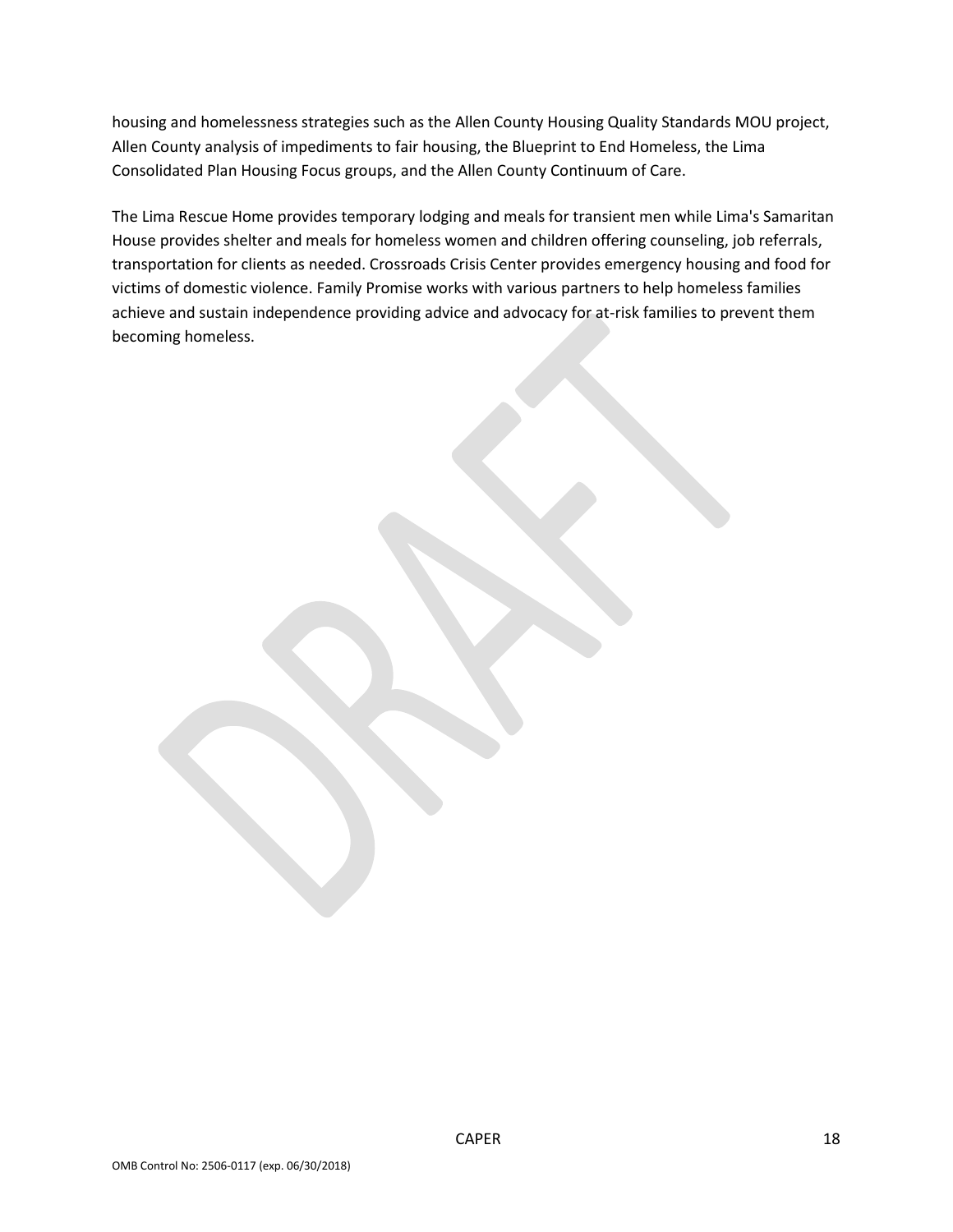# **CR-30 - Public Housing 91.220(h); 91.320(j)**

### **Actions taken to address the needs of public housing**

Not CDBG/HOME Funded.

Public Housing in Lima is a program managed and operated by Allen Metropolitan Housing Authority (AMHA), a federally funded organization designed to benefit eligible low-income families. AMHA administers the public housing program via various properties the organization owns and operates.

According to HUD, Allen Metropolitan Housing Authority is determined to be a small public housing authority, meaning it manages between 50 - 249 public housing units. Also according to HUD, the housing authority is designated as Medium High, meaning it administers 500 - 1,249 Section 8 vouchers.

## **Actions taken to encourage public housing residents to become more involved in management and participate in homeownership**

Not CDBG/HOME Funded.

In the AMHA's five-year plan, the AMHA will assist the City of Lima and Allen County in improving property maintenance issues. AMHA no longer mandates that Section 8 property owners or managers attend an 8 hour course to assist them in being a successful participant in the Section 8 HCV Program. Due to funding limitation, the program was closed this year.

AMHA's plan is to continue improving and always being an asset in the community. One of the authority's top priorities is to help clients through Family Self Sufficiency and Homeownership programs that help tenants to move from rental to ownership.

## **Actions taken to provide assistance to troubled PHAs**

Not Applicable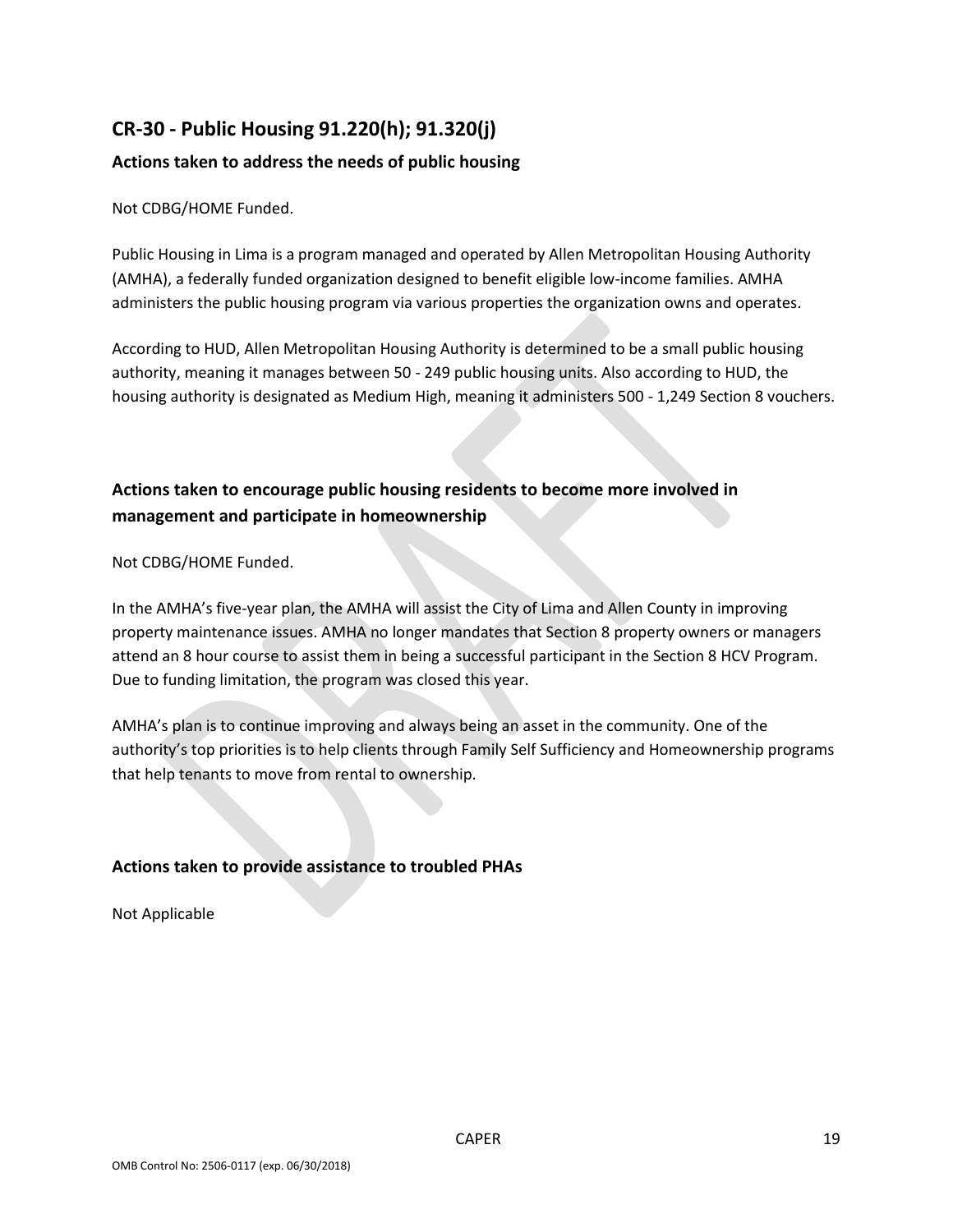# **CR-35 - Other Actions 91.220(j)-(k); 91.320(i)-(j)**

**Actions taken to remove or ameliorate the negative effects of public policies that serve as barriers to affordable housing such as land use controls, tax policies affecting land, zoning ordinances, building codes, fees and charges, growth limitations, and policies affecting the return on residential investment. 91.220 (j); 91.320 (i)**

Through this section, the City of Lima addresses a number of items to strengthen the community and the implementation of projects and activities of this Annual Action Plan as described below.

### **Actions taken to address obstacles to meeting underserved needs. 91.220(k); 91.320(j)**

The biggest obstacle facing the City in trying to meet underserved needs is financial, resulting from the continuing decrease in HUD funding for CDBG and HOME programs over the years. In the last decade, Lima's CDBG entitlement grant has decreased from \$1.4M in FY 2005 to \$1.03M in FY 2018, a decrease of 26%. Likewise, the City's HOME grant has decreased from \$430,000 in FY 2005 to \$341,442 in FY 2018, a decrease of 20.59%. To overcome this obstacle, Lima seeks out opportunities to leverage funding whenever possible, through other grant programs, foundations or local funds.

The City of Lima has allocated a large portion of its CDBG and HOME dollars to projects designed to expand and preserve affordable housing for low- and moderate-income households. Under its combined CDBG and HOME FY 2016 allocations, the City has budgeted over \$1.13M for affordable housing projects. These projects include direct financial assistance to LMI first-time home buyers, update and emergency housing rehabilitation loan programs, LMI housing development, housing counseling and administrative support to process current applications and monitor over 300 past loans. These affordable housing projects represent approximately 53% of the total amount of HUD funding allocated by the City for 2016.

### **Actions taken to reduce lead-based paint hazards. 91.220(k); 91.320(j)**

Each applicant in the City's *Emergency Repair* and *Update* (housing rehabilitation) programs is supplied a brochure on the hazards of lead-based paint. Aside from determining income eligibility, processing of applications include on-site inspection of work required and assessment of potential lead-based paint risks to occupants and workers. Lima's Rehabilitation Inspector is a certified Lead Inspector and Assessor and has attended the required refresher course for continued license certification. Thus far, the City has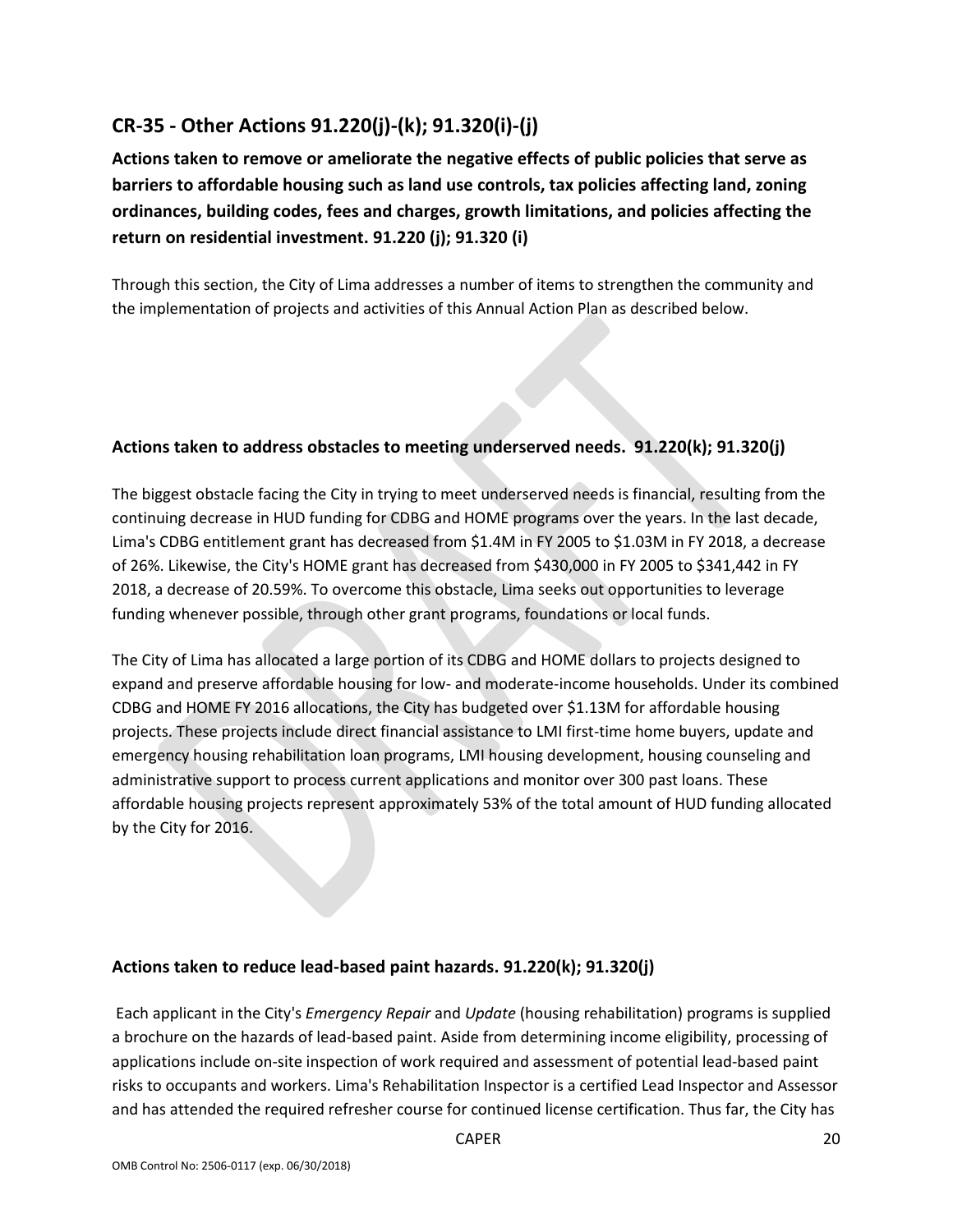accredited five lead renovation contractors and has relied on the Health Department to test families with young children for elevated blood-lead (EBL) levels.

This program year, 8 units benefitted from our housing repair within the program year. Work under the *HOME Update* programs costing no more than \$24,000, usually does not raise lead-related issues. Such issues, however, typically crop up in rehabilitation works where the five accredited contractors are called in. With the limited number of accredited contractors, there is difficulty receiving multiple competitive bids on each job. Nevertheless, the City continues to urge local contractors to seek certification for lead hazard control services. At present the City is compliant with HUD guidelines and reports to Ohio Dept. of Health as applicable on each job.

The program aims at meeting the following goals:

- Identify needed enforcement capabilities and new code requirements that can improve reduction of lead hazard in housing units inspected.
- Increase the number of lead sampling technicians in the community.
- Encourage lead sampling technicians and contractors to become lead inspectors.
- Encourage contractors to obtain state certification on lead safe paint repairs and lead safe remodeling safeguards.
- Expand training to contractors of lead hazards and to practice lead safe work practices.
- Continue making lead-safe work practices routine for contractors.
- Continue lead safety as part of code enforcement by enforcing peeling paint violations, especially on structures constructed prior to 1950.
- Collaborate with other lead safe agencies to train relevant agencies and officials that perform home visits to look for the classic signs of lead paint exposure. Lead awareness training makes it possible for visiting nurses, police officers, firemen, social workers and other professionals to check for lead dust hazards and discuss associated hazards with families.
- Provide landlord training to ensure that landlords know lead law requirements.
- Identify and implement incentives acceptable to community to encourage private owners to keep units lead safe.

The city of Lima applied and received 2 million in HUD grant for Lead abatement in 2019. Details of the program are being worked out at this time.

### **Actions taken to reduce the number of poverty-level families. 91.220(k); 91.320(j)**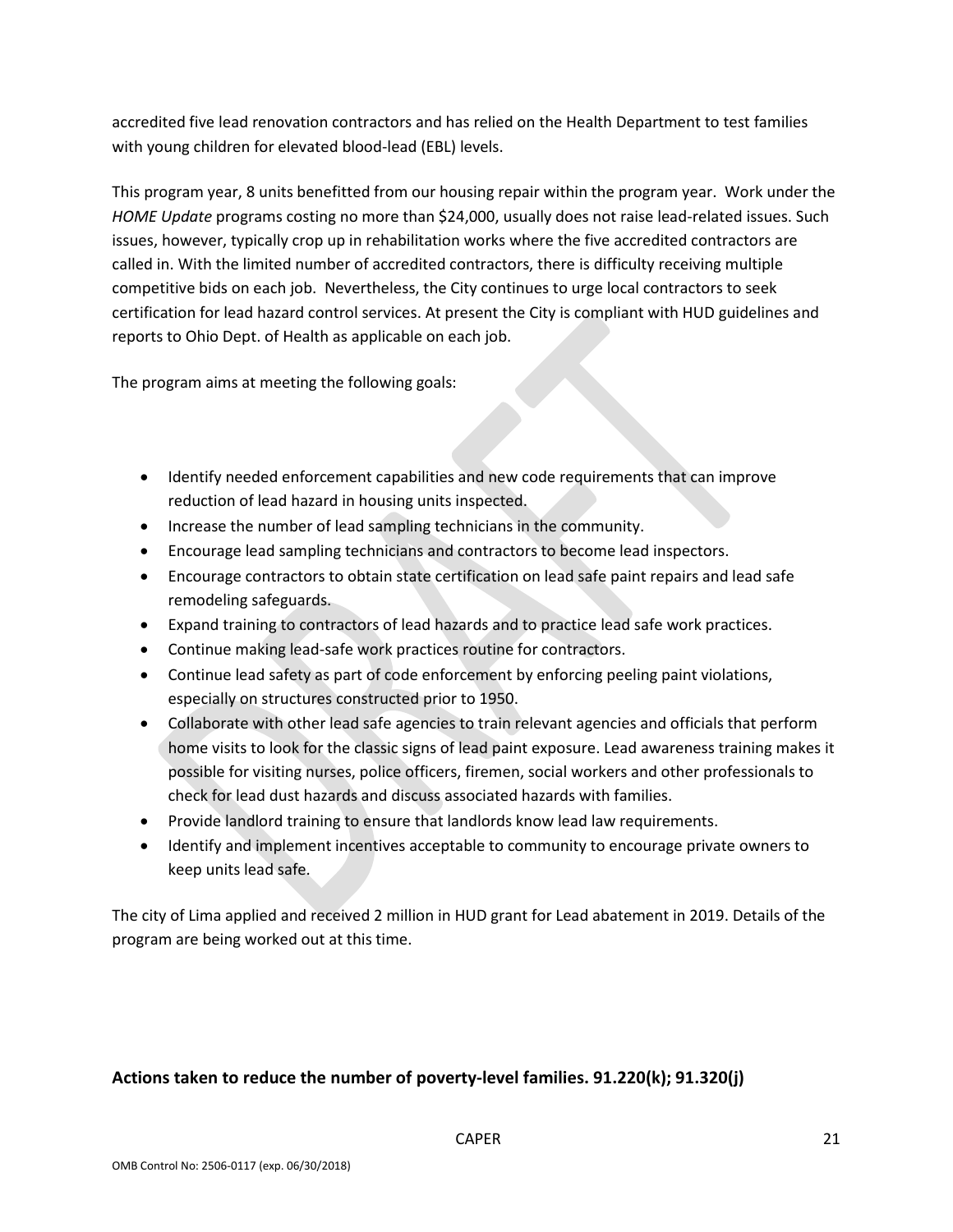### **Actions taken to develop institutional structure. 91.220(k); 91.320(j)**

## **Actions taken to enhance coordination between public and private housing and social service agencies. 91.220(k); 91.320(j)**

The City of Lima participates in an ongoing dialogue between the local housing providers, both HUD funded and privately funded, and the local social service agencies to tract the most current housing demand and supply and assesses the housing need for the LMI, aging residents, and residents with children, single parents, mental service providers and groups with addiction problem. Housing Consortium provides the platform for all local agencies to share their service plan and need assessment to avoid service duplication and to come up with the best plan with the resources available.

## **Identify actions taken to overcome the effects of any impediments identified in the jurisdictions analysis of impediments to fair housing choice. 91.520(a)**

Allen County, Ohio has completed the analysis of impediments and the City Council approved the report on 9th September 2019. The next Consolidated Plan for 2020-2024 will target to address the priorities identified in the analysis.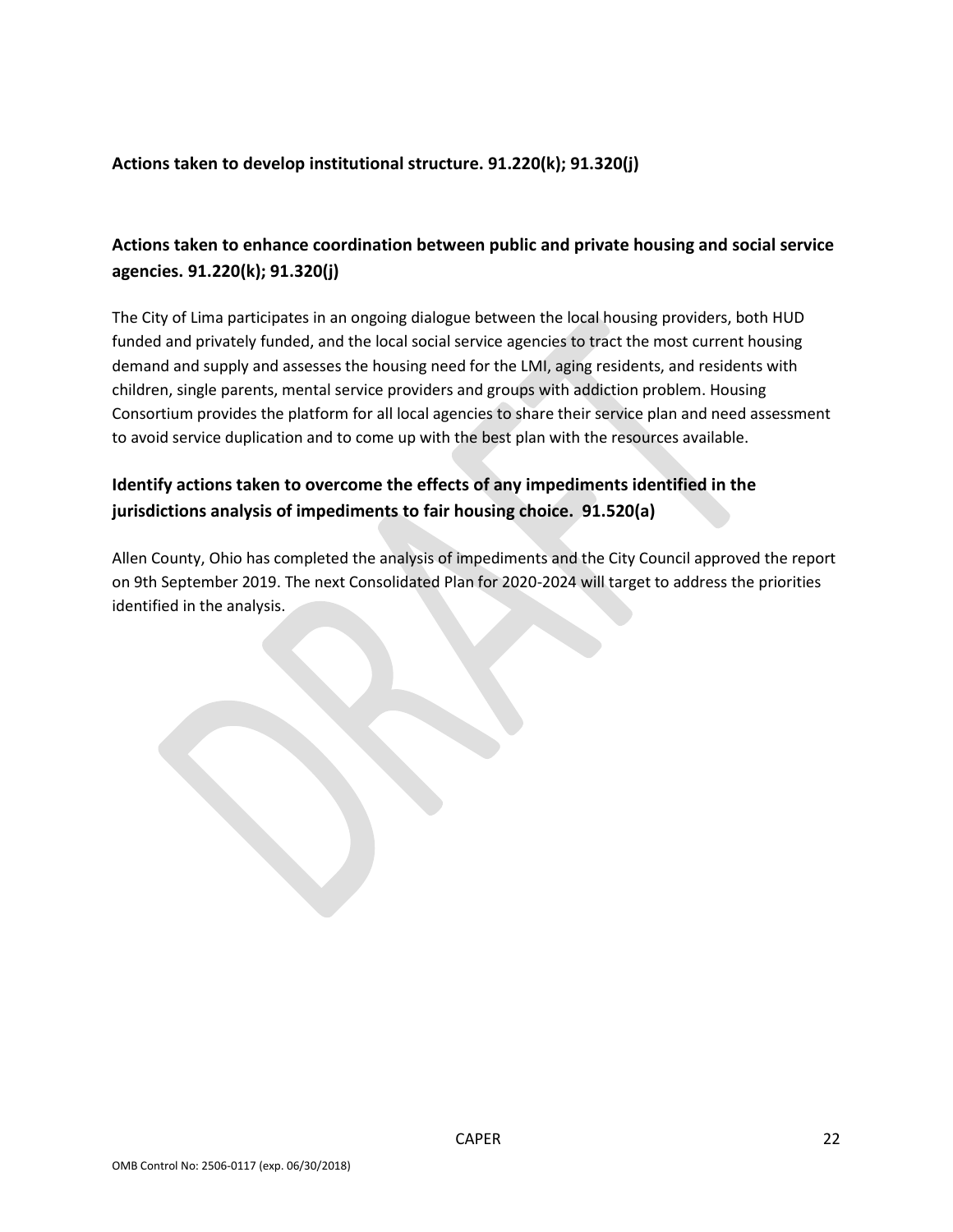## **CR-40 - Monitoring 91.220 and 91.230**

**Describe the standards and procedures used to monitor activities carried out in furtherance of the plan and used to ensure long-term compliance with requirements of the programs involved, including minority business outreach and the comprehensive planning requirements**

## **Citizen Participation Plan 91.105(d); 91.115(d)**

## **Describe the efforts to provide citizens with reasonable notice and an opportunity to comment on performance reports**.

**CAPER**: Any interested party or individual has fifteen (15) days to comment on the CAPER before its submission to HUD. Notices for the comment period are published in the local general circulation newspaper and City of Lima web site at least fifteen (15) days in advance of the comment period. Information is be available on the City of Lima's website and disseminated to sub recipients of HUD funding and key local service providers to reach a broader audience. Hard copies are also made available at the Lima Public Library and Department of Development front desk for public review. News releases and Public Service Announcements are sent to local media announcing the comment period and location of draft copies. Social media may be also used to disseminate information related to the comment period. A summary of all comments received and the public hearing minutes are included within the final CAPER submitted to HUD. All comments are accepted.

**Public Notice:** Consolidated Annual Performance and Evaluation Report Fiscal Year 2018-2019 Notice is given that the City of Lima has prepared a Consolidated Annual Performance and Evaluation Report (CAPER) for FY 2018-2019. The CAPER provides a comprehensive overview and explanation of the use of Community Development Block Grant (CDBG) and HOME Investment Partnership (HOME) funds during the period October 1, 2018 through September 30, 2019.The CAPER is available for public review during normal business hours at the Department of Community Development in the Lima Municipal Center, 50 Town Square, and at the Lima Public Library, 650 West Market Street and on city web site at www.cityhall.lima.oh.us.The City welcomes written comments on the CAPER. Written comments received by November 15, 2019 will be included as part of the CAPER submission to HUD. Questions or comments about the CAPER, the Consolidated Plan or related issues should be directed to the Department of Community Development at the Lima Municipal Center or by calling (419) 221-5146.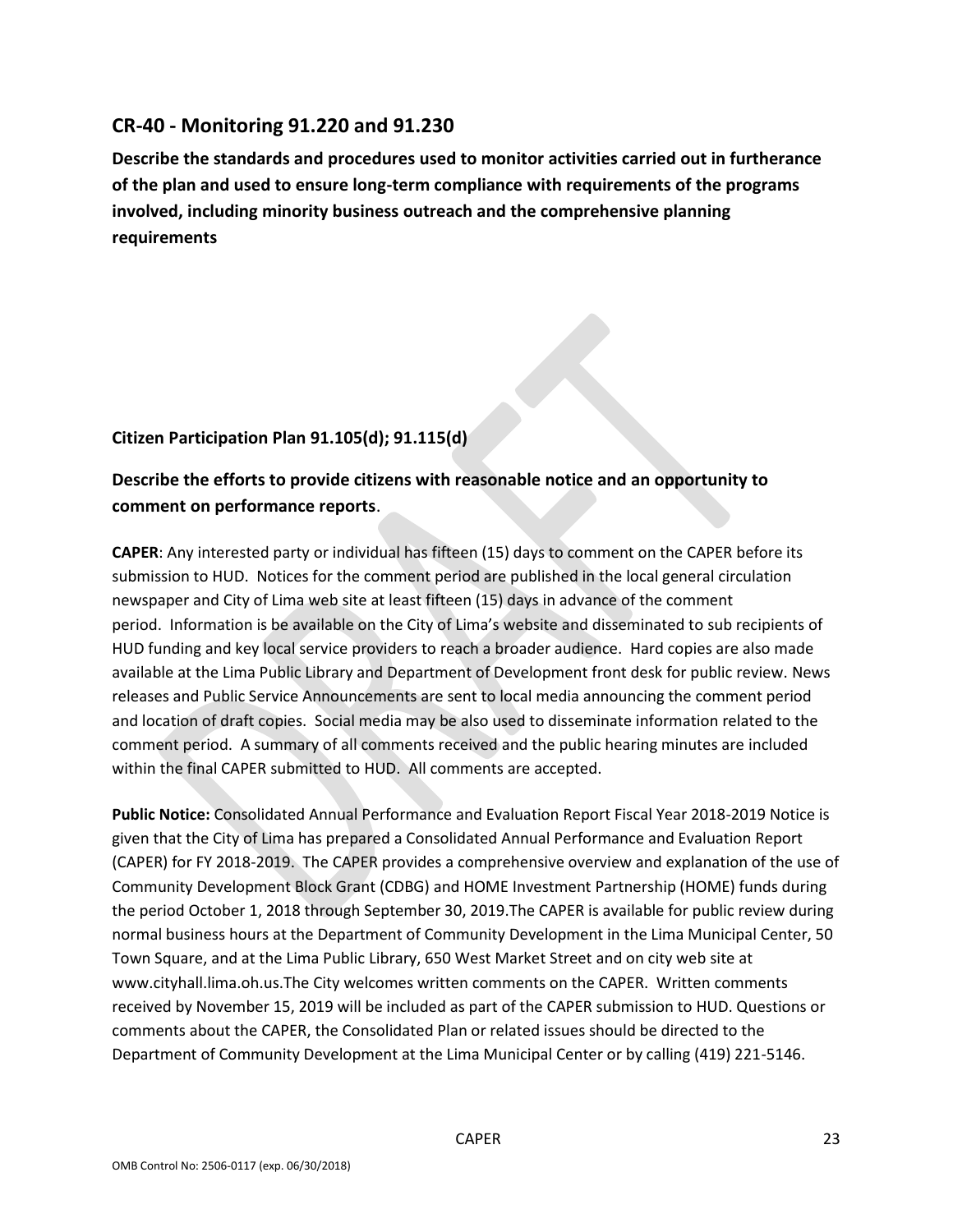# **CR-45 - CDBG 91.520(c)**

# **Specify the nature of, and reasons for, any changes in the jurisdiction's program objectives and indications of how the jurisdiction would change its programs as a result of its experiences.**

There is a need for young entrepreneurs, not employed or under employed to look into starting their own small businesses. Training these individuals from LMI and minority groups for gainful employment or starting their own business is considered a needed service for the entitlement community with CDBG funds. Once trained and aided with lessons on book keeping, location, business data records, and taxes they are then connecting them with various local resources for a better opportunity for success. 2018-19 was the first year for Urban Impact Ohio to conduct classes through Startup Lab. The City intends to incorporate this program with economic development opportunity for the purpose of helping minority and economically disadvantaged residents based on the success of this organization effort.

**Does this Jurisdiction have any open Brownfields Economic Development Initiative (BEDI) grants?**

No

**[BEDI grantees] Describe accomplishments and program outcomes during the last year.**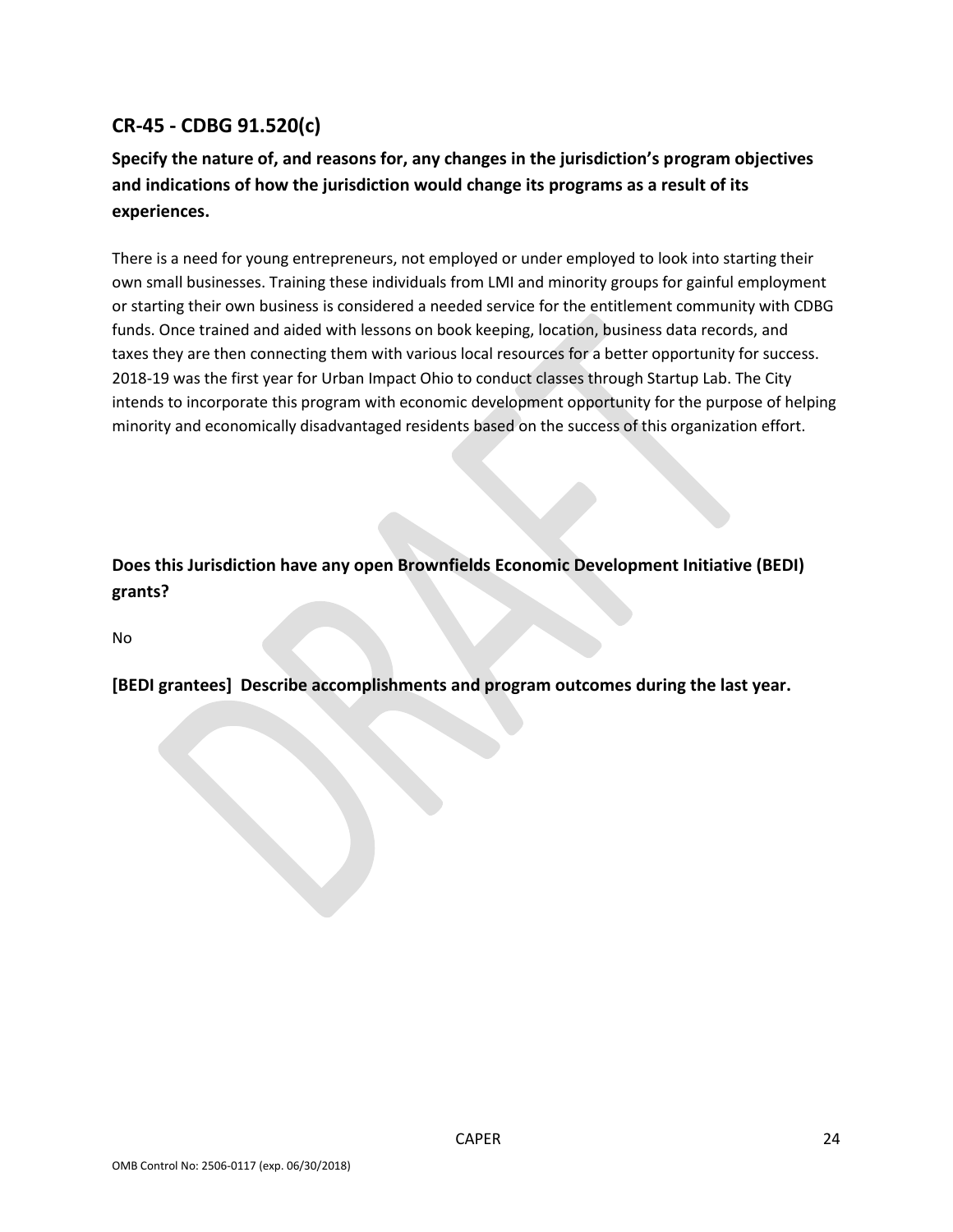# **CR-50 - HOME 91.520(d)**

# **Include the results of on-site inspections of affordable rental housing assisted under the program to determine compliance with housing codes and other applicable regulations**

Please list those projects that should have been inspected on-site this program year based upon the schedule in §92.504(d). Indicate which of these were inspected and a summary of issues that were detected during the inspection. For those that were not inspected, please indicate the reason and how you will remedy the situation.

Under the HOME program, planning for the renovation of a vacant commercial structure for rental housing development was completed this year. 43 Town Square project was an existing 12-story building with basement, vacant for 25 years. It was the former Lima Trust Bank building which was originally constructed in 1929. The renovation and adaptive reuse of this prominent downtown building was completed in 2018-19. The renovated building is currently being used as of 47 dwelling units with office and commercial uses on the lower floors.

The City was unable to identify adequate non-HOME resources to have confidence that they could successfully attract a potential developer through an RFP within the available time constraints. The City requested the First Substantial Amendment to the 2016-17 Conplan to remove that program. A twounit affordable rental project under the CHDO Set-Aside for income-qualified seniors will replace the unattainable New Rental HOME Program previously identified in the 2016 Annual Plan. While the loss of this project has an impact on the community through the loss of four (4) housing units, including one (1) affordable HOME unit, the CHDO Set-Aside project in 2017-18 will assist partially in mitigating that loss. Though the project will only include two (2) total units of housing, both units will be affordable to households at or below 60% of the area median income.

# **Provide an assessment of the jurisdiction's affirmative marketing actions for HOME units. 92.351(b)**

WOCAP is the designated community action agency in Allen County serving approximately 6,000 low income households each year. WOCAP is a 501(c)(3) private nonprofit organization established in 1993 and governed by a 21-member board of directors who represent the public, private and low-income sectors equally with the mission to create opportunities for people to reach their highest potential. The organization tries to achieve its mission by providing needed services in the community and partnering with other organizations with similar missions to create a larger collective impact.

WOCAP is serving low-income households at the Town Square Apts. with both onsite and offsite programming and through partnerships based on the needs of the population. The most recent community assessment for Allen County indicates that the top 3 problems in Allen County as perceived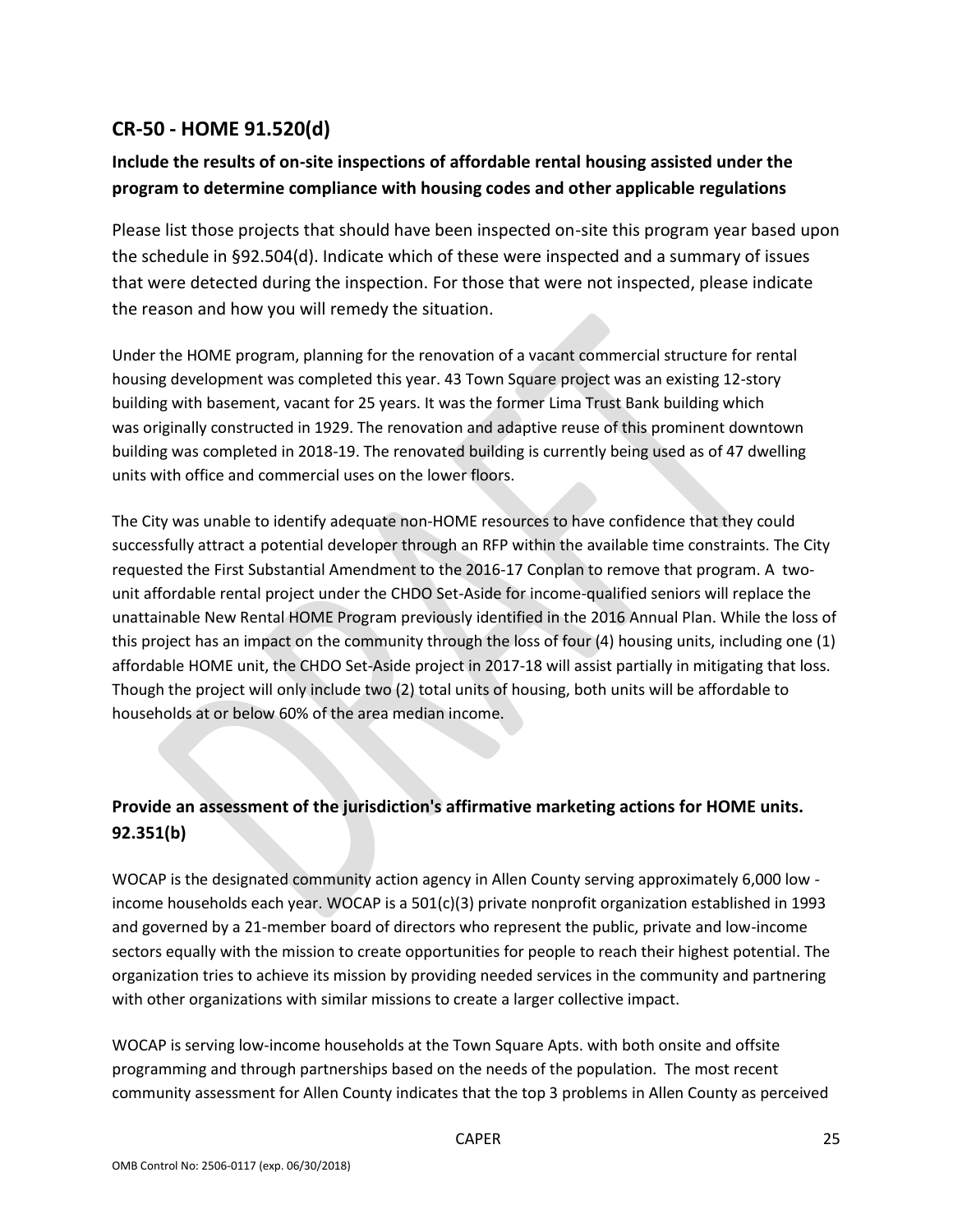by WOCAP's clients are "Finding jobs that provide a living wage" (50.63% of respondents), "Drug and/or alcohol abuse" (47.8% of respondents) and "Living in poverty" (44.03% of respondents). The City of Lima, the largest City in Allen County, has 12,971 people living below the poverty line. This is 33.9% of the population in the city. The City also has the largest population of homeless individuals (79). More than half of the services provided to households through WOCAP programs are provided within the city limits with the idea that increasing affordable housing within city limits is crucial to help stabilize families and help them get out of poverty.

WOCAP is providing a Service Coordinator to work with the onsite property manager to recruit participants into programs. Transportation Services will be coordinated through Stephanie Neal, Transportation Manager.

In addition, New Lima – Housing for the Future hosted 5 Property Maintenance Training classes during the 2018/2019 program year for the income qualified families buying homes with HOME funds for the first time. In attendance were 17 individuals from 16 separate households. The classes were held at the New Lima – Housing for the Future office located at 1003 W Spring Street, Lima, OH 45805. Fair Housing program distributes educational materials to prospective buyers and renters on various resources in the area.z

WOCAP staff are also providing direct services t this project. This includes housing counseling, financial literacy and fatherhood case management, and assistance with rent deposits, transportation, prescription assistance and other emergency intake needs.

WOCAP uses the community room nine times per year to offer group classes to clients in financial literacy, nurturing parenting and homeownership classes. Financial literacy is a three day class (12 hours), Nurturing Parenting is a 6-week class (24 hours) and homeownership is a 3-day 12-hour class.

# **Refer to IDIS reports to describe the amount and use of program income for projects, including the number of projects and owner and tenant characteristics**

This amount will be included in the budget for 2019-20 Action Plan. A CHDO Set-aside project has been proposed with 88 rental units for senior LMI residents. Other HOME projects include Home Update, a repair loan program and First Home Lima which is a down payment assistance project for income qualified families.

**Describe other actions taken to foster and maintain affordable housing. 91.220(k) (STATES ONLY: Including the coordination of LIHTC with the development of affordable housing). 91.320(j)**